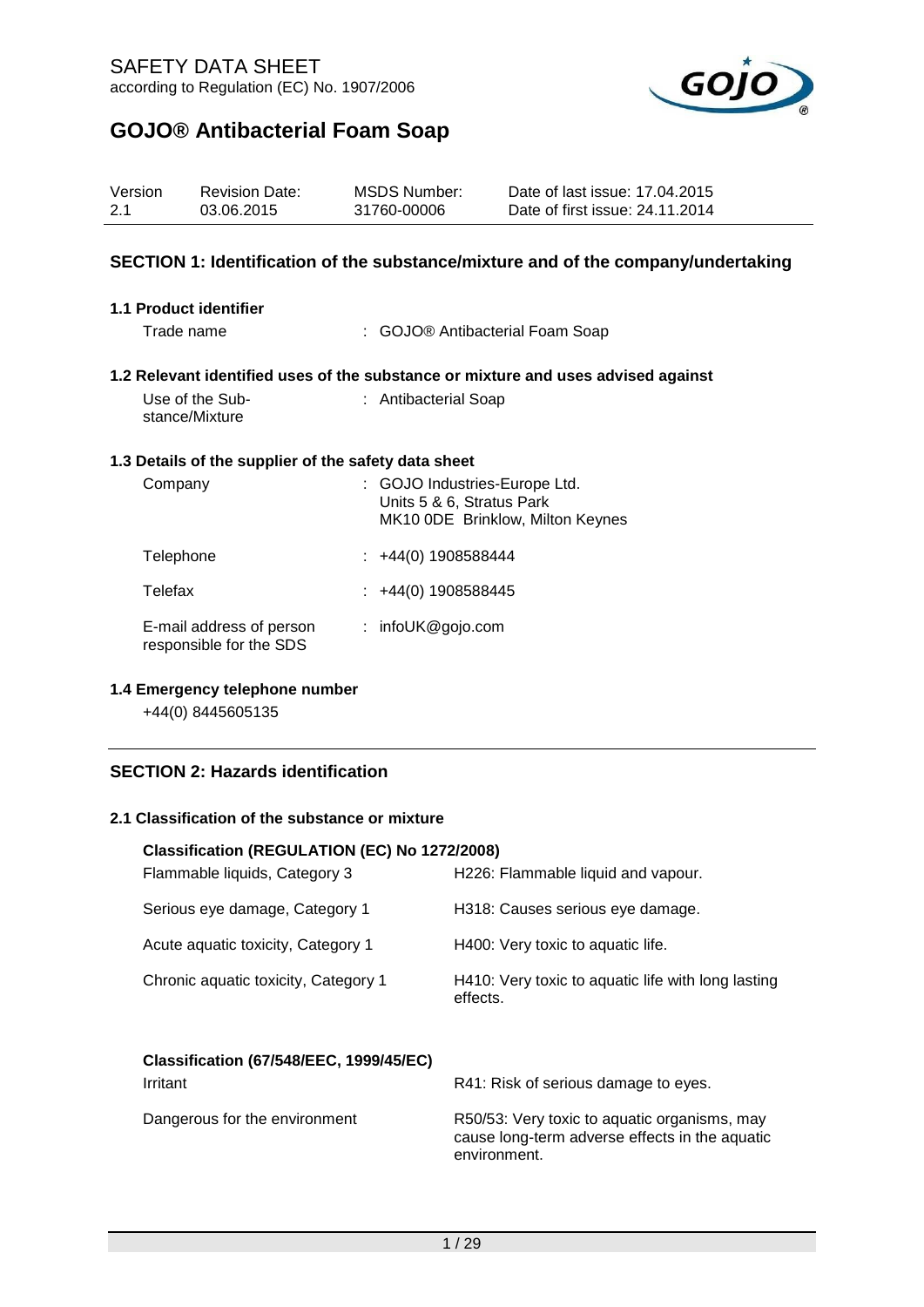

| Version<br>2.1                           | <b>Revision Date:</b><br>03.06.2015 |  | <b>MSDS Number:</b><br>31760-00006     | Date of last issue: 17.04.2015<br>Date of first issue: 24.11.2014                                                                                                                                   |  |  |  |  |
|------------------------------------------|-------------------------------------|--|----------------------------------------|-----------------------------------------------------------------------------------------------------------------------------------------------------------------------------------------------------|--|--|--|--|
|                                          | 2.2 Label elements                  |  |                                        |                                                                                                                                                                                                     |  |  |  |  |
| Labelling (REGULATION (EC) No 1272/2008) |                                     |  |                                        |                                                                                                                                                                                                     |  |  |  |  |
|                                          | Hazard pictograms                   |  |                                        |                                                                                                                                                                                                     |  |  |  |  |
|                                          | Signal word                         |  | Danger                                 |                                                                                                                                                                                                     |  |  |  |  |
|                                          | <b>Hazard statements</b>            |  | H226<br>H318<br>H410                   | Flammable liquid and vapour.<br>Causes serious eye damage.<br>Very toxic to aquatic life with long lasting<br>effects.                                                                              |  |  |  |  |
|                                          | Precautionary statements            |  | <b>Prevention:</b><br>P <sub>210</sub> | Keep away from heat, hot surfaces, sparks,<br>open flames and other ignition sources. No<br>smoking.                                                                                                |  |  |  |  |
|                                          |                                     |  | P <sub>233</sub>                       | Keep container tightly closed.                                                                                                                                                                      |  |  |  |  |
|                                          |                                     |  | P <sub>273</sub><br>P <sub>280</sub>   | Avoid release to the environment.<br>Wear protective gloves/ protective clothing/<br>eye protection/ face protection.                                                                               |  |  |  |  |
|                                          |                                     |  | <b>Response:</b>                       |                                                                                                                                                                                                     |  |  |  |  |
|                                          |                                     |  | P305 + P351 + P338 + P310              | IF IN EYES: Rinse cautiously<br>with water for several minutes. Remove<br>contact lenses, if present and easy to do.<br>Continue rinsing. Immediately call a<br>POISON CENTER or doctor/ physician. |  |  |  |  |
|                                          |                                     |  | P391                                   | Collect spillage.                                                                                                                                                                                   |  |  |  |  |

Hazardous components which must be listed on the label: Dodecanoic acid

### **2.3 Other hazards**

Vapours may form explosive mixture with air.

### **SECTION 3: Composition/information on ingredients**

### **3.2 Mixtures**

### **Hazardous components**

| <b>Chemical Name</b> | CAS-No.      | Classification | Classification     | Concentration |
|----------------------|--------------|----------------|--------------------|---------------|
|                      | EC-No.       | (67/548/EEC)   | (REGULATION        | (% )          |
|                      | Registration |                | (EC) No            |               |
|                      | number       |                | 1272/2008)         |               |
| Ethanol              | 64-17-5      | F: R11         | Flam. Lig. 2; H225 | $>= 3 - 10$   |
|                      | 200-578-6    | Xi: R36        | Eye Irrit. 2; H319 |               |
|                      |              |                |                    |               |
| Dodecanoic acid      | 143-07-7     | N; R51/53      | Eye Dam. 1; H318   | $>= 5 - < 10$ |
|                      | 205-582-1    | Xi: R41        | Aquatic Chronic 3; |               |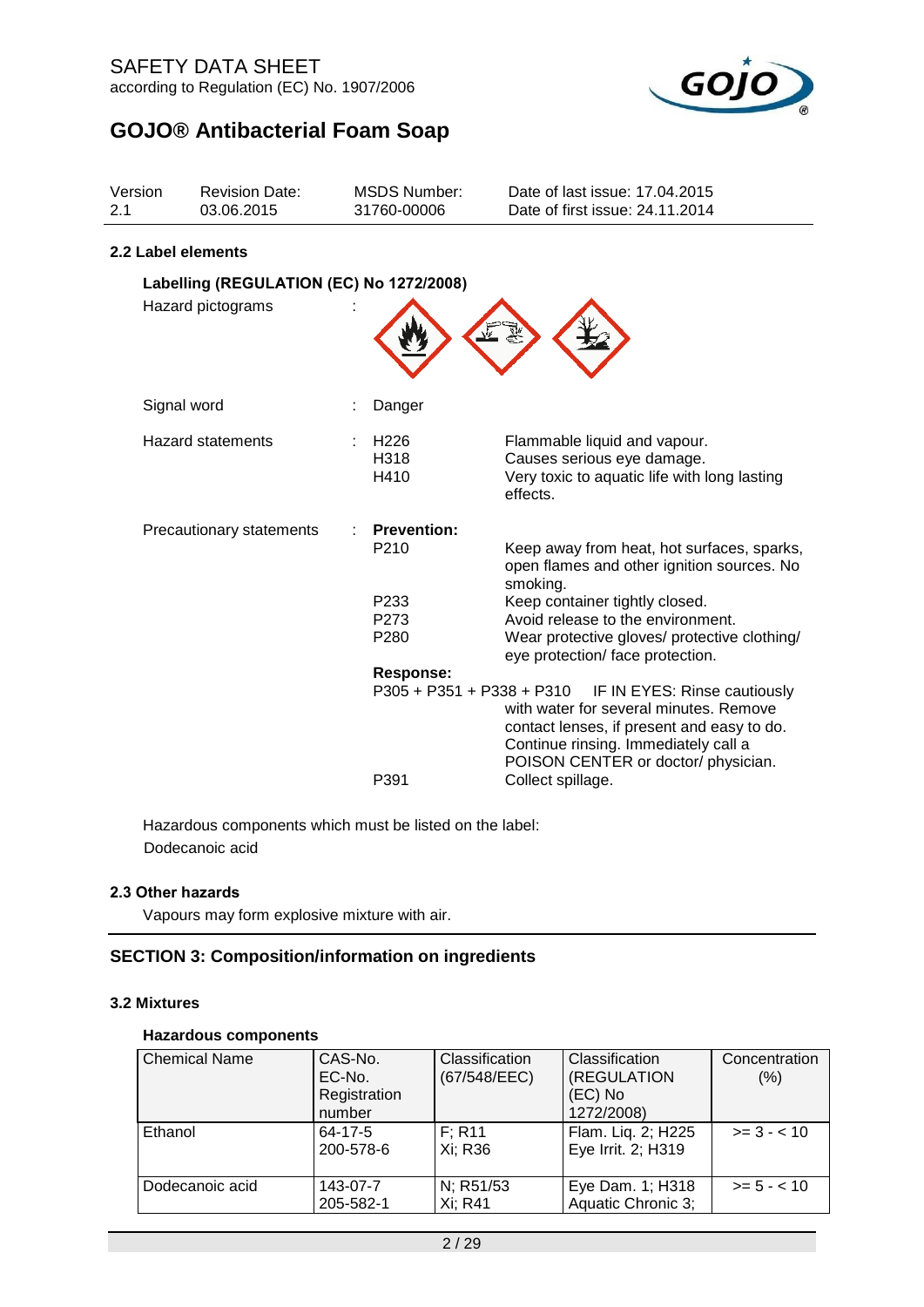## SAFETY DATA SHEET according to Regulation (EC) No. 1907/2006



# **GOJO® Antibacterial Foam Soap**

| Version<br>2.1 | <b>Revision Date:</b><br>03.06.2015                                                                                                               | <b>MSDS Number:</b><br>31760-00006 |                         | Date of last issue: 17,04,2015<br>Date of first issue: 24.11.2014                                                                         |               |
|----------------|---------------------------------------------------------------------------------------------------------------------------------------------------|------------------------------------|-------------------------|-------------------------------------------------------------------------------------------------------------------------------------------|---------------|
|                |                                                                                                                                                   |                                    |                         | H412                                                                                                                                      |               |
|                | Ethanolamine                                                                                                                                      | 141-43-5<br>205-483-3              | C; R34<br>Xn; R20/21/22 | Acute Tox. 4; H302<br>Acute Tox. 4; H332<br>Acute Tox. 4; H312<br>Skin Corr. 1B;<br>H314<br>STOT SE 3; H335<br>Aquatic Chronic 3;<br>H412 | $>= 2.5 - 5$  |
|                | Imidazolium com-<br>pounds, 1-[2-<br>(carboxymethoxy)ethyl]<br>-1-(carboxymethyl)-4,5-<br>dihydro-2-norcoco alkyl,<br>hydroxides, sodium<br>salts | 68650-39-5<br>272-043-5            | Xi; R41                 | Eye Dam. 1; H318                                                                                                                          | $>= 1 - < 3$  |
|                | I-(+)-Lactic acid                                                                                                                                 | 79-33-4<br>201-196-2               | Xi; R41-R37/38          | Skin Irrit. 2; H315<br>Eye Dam. 1; H318<br>STOT SE 3; H335                                                                                | $>= 1 - < 3$  |
|                | Triclosan                                                                                                                                         | 3380-34-5<br>222-182-2             | Xi; R36/38<br>N; R50/53 | Skin Irrit. 2; H315<br>Eye Irrit. 2; H319<br>Aquatic Acute 1;<br>H400<br>Aquatic Chronic 1;<br>H410                                       | $>= 0.25 - 1$ |

For explanation of abbreviations see section 16.

### **SECTION 4: First aid measures**

### **4.1 Description of first aid measures**

| General advice             | : In the case of accident or if you feel unwell, seek medical ad-<br>vice immediately.<br>When symptoms persist or in all cases of doubt seek medical<br>advice.                    |
|----------------------------|-------------------------------------------------------------------------------------------------------------------------------------------------------------------------------------|
| Protection of first-aiders | : First Aid responders should pay attention to self-protection,<br>and use the recommended personal protective equipment<br>when the potential for exposure exists.                 |
| If inhaled                 | : If inhaled, remove to fresh air.<br>Get medical attention if symptoms occur.                                                                                                      |
| In case of skin contact    | : Wash with water and soap as a precaution.<br>Get medical attention if symptoms occur.                                                                                             |
| In case of eye contact     | : In case of contact, immediately flush eyes with plenty of water<br>for at least 15 minutes.<br>If easy to do, remove contact lens, if worn.<br>Get medical attention immediately. |
| If swallowed               | : If swallowed, DO NOT induce vomiting.                                                                                                                                             |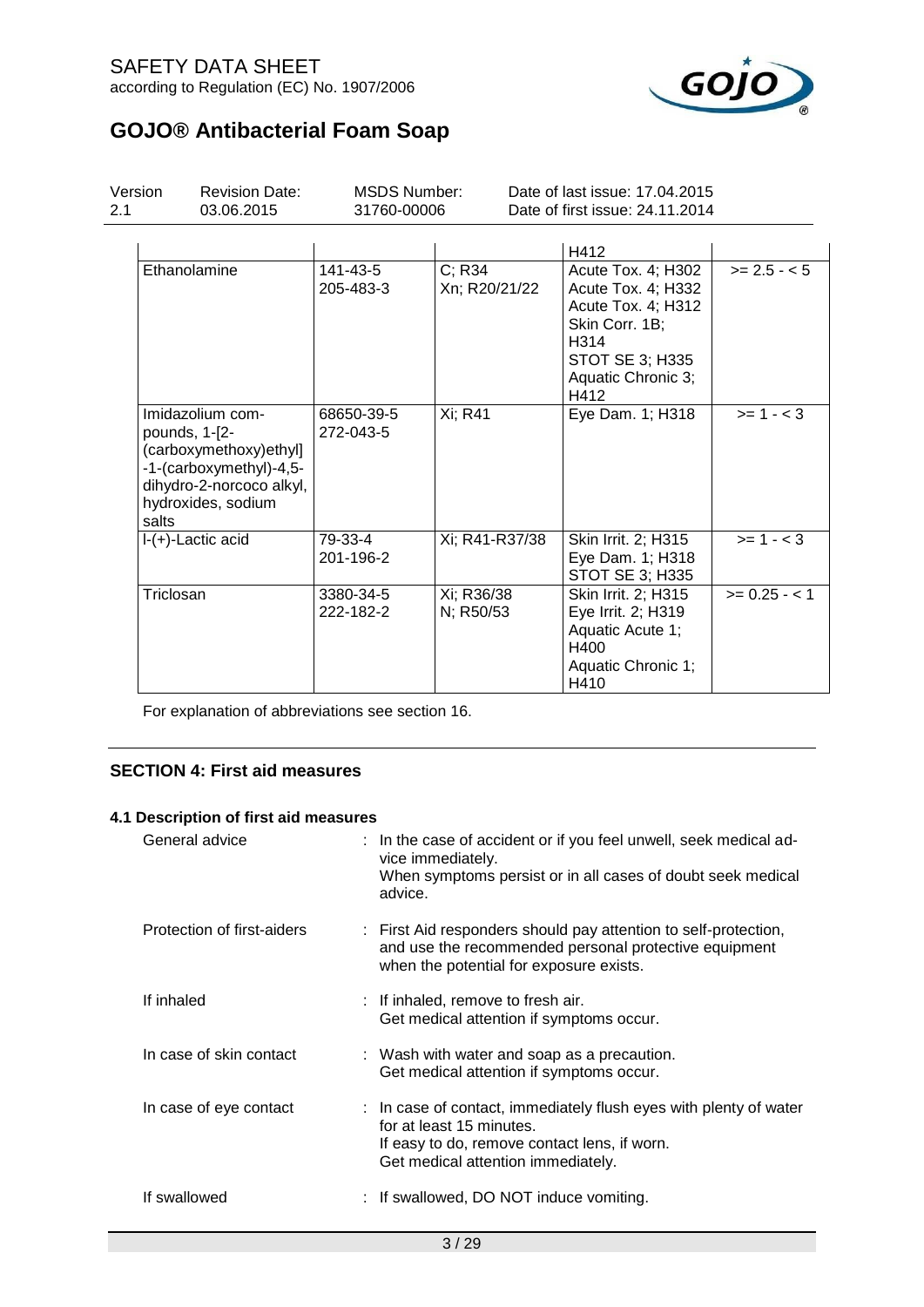

| Version<br>2.1 |              | <b>Revision Date:</b><br>03.06.2015                             |   | <b>MSDS Number:</b><br>31760-00006                                              | Date of last issue: 17,04,2015<br>Date of first issue: 24.11.2014                                                                                                                                                              |
|----------------|--------------|-----------------------------------------------------------------|---|---------------------------------------------------------------------------------|--------------------------------------------------------------------------------------------------------------------------------------------------------------------------------------------------------------------------------|
|                |              |                                                                 |   | Rinse mouth thoroughly with water.                                              | Get medical attention if symptoms occur.                                                                                                                                                                                       |
|                |              | 4.2 Most important symptoms and effects, both acute and delayed |   |                                                                                 |                                                                                                                                                                                                                                |
|                | <b>Risks</b> |                                                                 |   | : Causes serious eye damage.                                                    |                                                                                                                                                                                                                                |
|                |              |                                                                 |   |                                                                                 | 4.3 Indication of any immediate medical attention and special treatment needed                                                                                                                                                 |
|                | Treatment    |                                                                 |   |                                                                                 | Treat symptomatically and supportively.                                                                                                                                                                                        |
|                |              | <b>SECTION 5: Firefighting measures</b>                         |   |                                                                                 |                                                                                                                                                                                                                                |
|                |              | 5.1 Extinguishing media                                         |   |                                                                                 |                                                                                                                                                                                                                                |
|                |              | Suitable extinguishing media                                    |   | : Water spray<br>Alcohol-resistant foam<br>Carbon dioxide (CO2)<br>Dry chemical |                                                                                                                                                                                                                                |
|                | media        | Unsuitable extinguishing                                        |   | : High volume water jet                                                         |                                                                                                                                                                                                                                |
|                |              | 5.2 Special hazards arising from the substance or mixture       |   |                                                                                 |                                                                                                                                                                                                                                |
|                | fighting     | Specific hazards during fire-                                   | ÷ | fire.                                                                           | Do not use a solid water stream as it may scatter and spread<br>Flash back possible over considerable distance.<br>Vapours may form explosive mixtures with air.<br>Exposure to combustion products may be a hazard to health. |
|                | ucts         | Hazardous combustion prod-                                      | ÷ | Carbon oxides<br>Nitrogen oxides (NOx)<br>Metal oxides                          |                                                                                                                                                                                                                                |
|                |              | 5.3 Advice for firefighters                                     |   |                                                                                 |                                                                                                                                                                                                                                |
|                |              | Special protective equipment<br>for firefighters                |   | Use personal protective equipment.                                              | In the event of fire, wear self-contained breathing apparatus.                                                                                                                                                                 |
|                | ods          | Specific extinguishing meth-                                    |   | SO.<br>Evacuate area.                                                           | Use extinguishing measures that are appropriate to local cir-<br>cumstances and the surrounding environment.<br>Use water spray to cool unopened containers.<br>Remove undamaged containers from fire area if it is safe to do |

## **SECTION 6: Accidental release measures**

### **6.1 Personal precautions, protective equipment and emergency procedures**

| : Remove all sources of ignition.<br>Personal precautions | Use personal protective equipment. |
|-----------------------------------------------------------|------------------------------------|
|-----------------------------------------------------------|------------------------------------|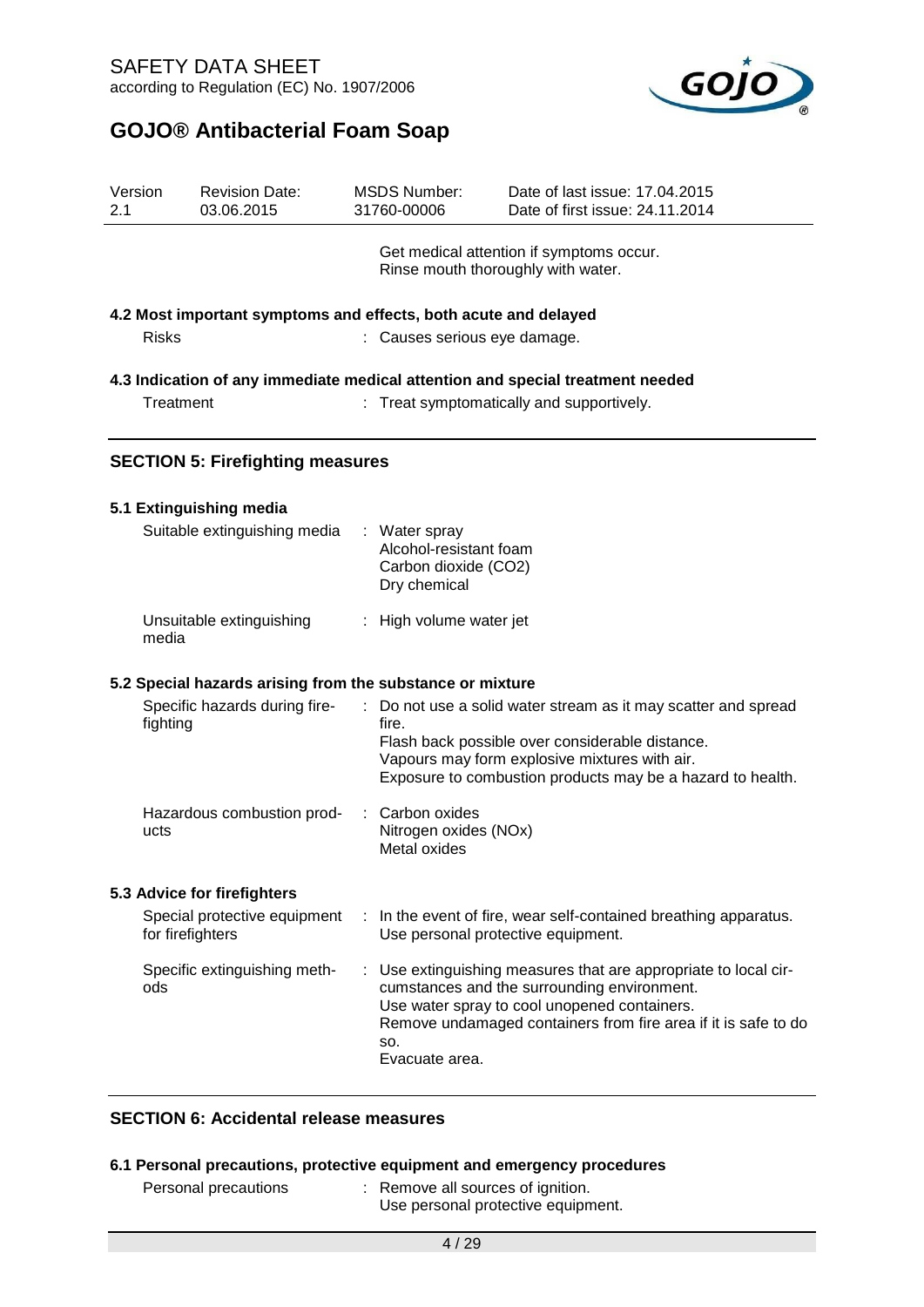

| Version<br>2.1          | <b>Revision Date:</b><br>03.06.2015                      | <b>MSDS Number:</b><br>31760-00006                          | Date of last issue: 17.04.2015<br>Date of first issue: 24.11.2014                                                                                                                                                                                                                                                                                                                                                                                                                                                                                                                                                                                                                                                       |
|-------------------------|----------------------------------------------------------|-------------------------------------------------------------|-------------------------------------------------------------------------------------------------------------------------------------------------------------------------------------------------------------------------------------------------------------------------------------------------------------------------------------------------------------------------------------------------------------------------------------------------------------------------------------------------------------------------------------------------------------------------------------------------------------------------------------------------------------------------------------------------------------------------|
|                         |                                                          | ment recommendations.                                       | Follow safe handling advice and personal protective equip-                                                                                                                                                                                                                                                                                                                                                                                                                                                                                                                                                                                                                                                              |
|                         | <b>6.2 Environmental precautions</b>                     |                                                             |                                                                                                                                                                                                                                                                                                                                                                                                                                                                                                                                                                                                                                                                                                                         |
|                         | Environmental precautions                                | barriers).<br>cannot be contained.                          | Discharge into the environment must be avoided.<br>Prevent further leakage or spillage if safe to do so.<br>Prevent spreading over a wide area (e.g. by containment or oil<br>Retain and dispose of contaminated wash water.<br>Local authorities should be advised if significant spillages                                                                                                                                                                                                                                                                                                                                                                                                                            |
|                         | 6.3 Methods and material for containment and cleaning up |                                                             |                                                                                                                                                                                                                                                                                                                                                                                                                                                                                                                                                                                                                                                                                                                         |
| Methods for cleaning up |                                                          | : Non-sparking tools should be used.<br>spray jet.<br>bent. | Soak up with inert absorbent material.<br>Suppress (knock down) gases/vapours/mists with a water<br>For large spills, provide dyking or other appropriate contain-<br>ment to keep material from spreading. If dyked material can<br>be pumped, store recovered material in appropriate container.<br>Clean up remaining materials from spill with suitable absor-<br>Local or national regulations may apply to releases and dis-<br>posal of this material, as well as those materials and items<br>employed in the cleanup of releases. You will need to deter-<br>mine which regulations are applicable.<br>Sections 13 and 15 of this SDS provide information regarding<br>certain local or national requirements. |

### **6.4 Reference to other sections**

See sections: 7, 8, 11, 12 and 13.

### **SECTION 7: Handling and storage**

### **7.1 Precautions for safe handling**

| <b>Technical measures</b> | : See Engineering measures under EXPOSURE<br>CONTROLS/PERSONAL PROTECTION section.                                                                                                                                                                                                                                                     |
|---------------------------|----------------------------------------------------------------------------------------------------------------------------------------------------------------------------------------------------------------------------------------------------------------------------------------------------------------------------------------|
| Local/Total ventilation   | : Use with local exhaust ventilation.<br>Use only in an area equipped with explosion proof exhaust<br>ventilation.                                                                                                                                                                                                                     |
| Advice on safe handling   | : Avoid inhalation of vapour or mist.<br>Do not swallow.<br>Do not get in eyes.<br>Avoid prolonged or repeated contact with skin.<br>Handle in accordance with good industrial hygiene and safety<br>practice.<br>Non-sparking tools should be used.<br>Keep container tightly closed.<br>Keep away from heat and sources of ignition. |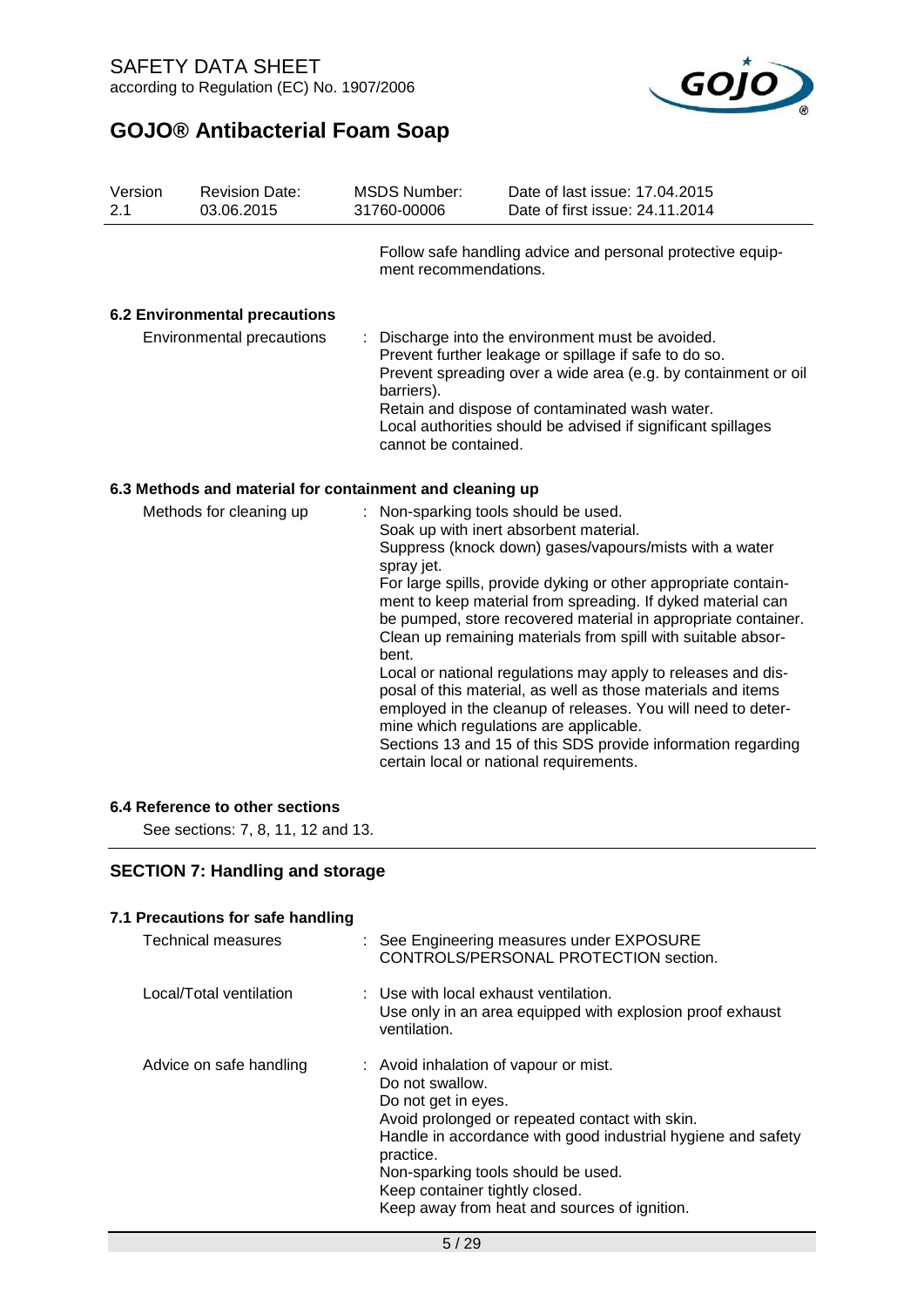

| Version<br>2.1 | <b>Revision Date:</b><br>03.06.2015                              | <b>MSDS Number:</b><br>31760-00006                                                                                                                           | Date of last issue: 17.04.2015<br>Date of first issue: 24.11.2014                                                                                                                             |
|----------------|------------------------------------------------------------------|--------------------------------------------------------------------------------------------------------------------------------------------------------------|-----------------------------------------------------------------------------------------------------------------------------------------------------------------------------------------------|
|                |                                                                  | environment.                                                                                                                                                 | Take precautionary measures against static discharges.<br>Take care to prevent spills, waste and minimize release to the                                                                      |
|                | Hygiene measures                                                 |                                                                                                                                                              | : Ensure that eye flushing systems and safety showers are<br>located close to the working place. When using do not eat,<br>drink or smoke. Wash contaminated clothing before re-use.          |
|                | 7.2 Conditions for safe storage, including any incompatibilities |                                                                                                                                                              |                                                                                                                                                                                               |
|                | Requirements for storage<br>areas and containers                 | sources of ignition.                                                                                                                                         | Keep in properly labelled containers. Keep tightly closed.<br>Keep in a cool, well-ventilated place. Store in accordance with<br>the particular national regulations. Keep away from heat and |
|                | Advice on common storage                                         | Strong oxidizing agents<br>Organic peroxides<br>Flammable solids<br>Pyrophoric liquids<br>Pyrophoric solids<br>flammable gases<br><b>Explosives</b><br>Gases | : Do not store with the following product types:<br>Self-heating substances and mixtures<br>Substances and mixtures, which in contact with water, emit                                        |
|                | 7.3 Specific end use(s)                                          |                                                                                                                                                              |                                                                                                                                                                                               |
|                | Specific use(s)                                                  | No data available                                                                                                                                            |                                                                                                                                                                                               |

### **SECTION 8: Exposure controls/personal protection**

### **8.1 Control parameters**

### **Occupational Exposure Limits**

|                     | CAS-No.                                                                         |                                   |                                                                                 |              |  |  |
|---------------------|---------------------------------------------------------------------------------|-----------------------------------|---------------------------------------------------------------------------------|--------------|--|--|
| Components          |                                                                                 | Value type (Form                  | Control parameters                                                              | <b>Basis</b> |  |  |
|                     |                                                                                 | of exposure)                      |                                                                                 |              |  |  |
| Propylene glycol    | $57 - 55 - 6$                                                                   | TWA (particles)                   | $10$ mg/m $3$                                                                   | GB EH40      |  |  |
| Further information |                                                                                 |                                   | Where no specific short-term exposure limit is listed, a figure three times the |              |  |  |
|                     |                                                                                 | long-term exposure should be used |                                                                                 |              |  |  |
|                     |                                                                                 | TWA (Total va-                    | $150$ ppm                                                                       | GB EH40      |  |  |
|                     |                                                                                 | pour and parti-                   | 474 mg/m3                                                                       |              |  |  |
|                     |                                                                                 | cles)                             |                                                                                 |              |  |  |
| Further information |                                                                                 |                                   | Where no specific short-term exposure limit is listed, a figure three times the |              |  |  |
|                     |                                                                                 | long-term exposure should be used |                                                                                 |              |  |  |
| Ethanol             | $64 - 17 - 5$                                                                   | <b>TWA</b>                        | 1,000 ppm                                                                       | GB EH40      |  |  |
|                     |                                                                                 |                                   | 1,920 mg/m3                                                                     |              |  |  |
| Further information | Where no specific short-term exposure limit is listed, a figure three times the |                                   |                                                                                 |              |  |  |
|                     | long-term exposure should be used                                               |                                   |                                                                                 |              |  |  |
| Ethanolamine        | 141-43-5                                                                        | TWA                               | 1 ppm                                                                           | 2006/15/EC   |  |  |
|                     |                                                                                 |                                   | $2.5 \text{ mg/m}$ 3                                                            |              |  |  |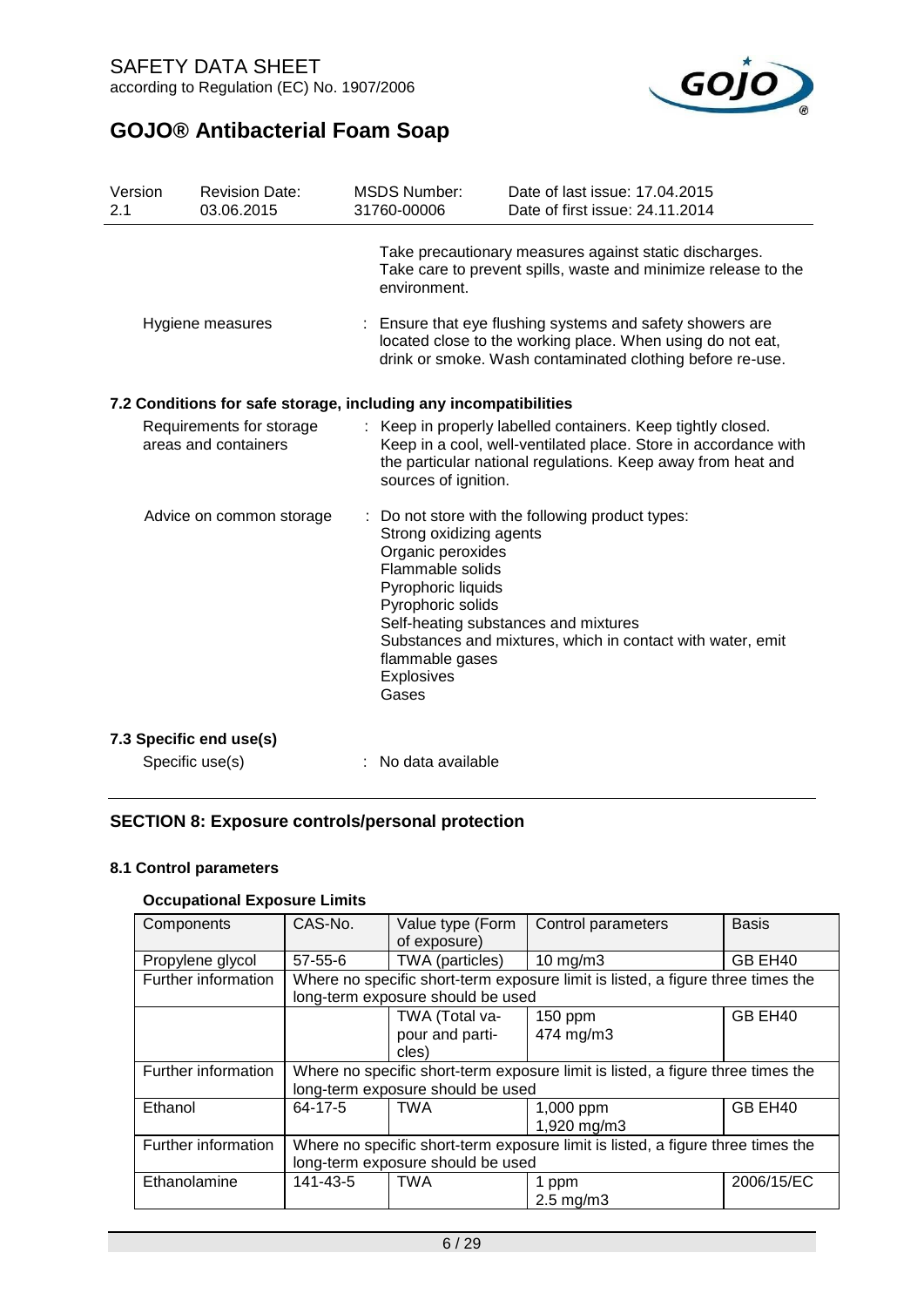## SAFETY DATA SHEET according to Regulation (EC) No. 1907/2006



| Version<br>2.1 | <b>Revision Date:</b><br>03.06.2015 | <b>MSDS Number:</b><br>31760-00006                | Date of last issue: 17.04.2015<br>Date of first issue: 24.11.2014                                                                                      |            |  |  |  |
|----------------|-------------------------------------|---------------------------------------------------|--------------------------------------------------------------------------------------------------------------------------------------------------------|------------|--|--|--|
|                | Further information                 | <b>STEL</b>                                       | Identifies the possibility of significant uptake through the skin, Indicative<br>3 ppm                                                                 | 2006/15/EC |  |  |  |
|                |                                     |                                                   | $7.6$ mg/m $3$                                                                                                                                         |            |  |  |  |
|                | Further information                 |                                                   | Identifies the possibility of significant uptake through the skin, Indicative                                                                          |            |  |  |  |
|                |                                     | <b>TWA</b>                                        | 1 ppm<br>$2.5$ mg/m $3$                                                                                                                                | GB EH40    |  |  |  |
|                | Further information                 |                                                   | Can be absorbed through skin. The assigned substances are those for which<br>there are concerns that dermal absorption will lead to systemic toxicity. |            |  |  |  |
|                |                                     | <b>STEL</b>                                       | 3 ppm<br>7.6 mg/m3                                                                                                                                     | GB EH40    |  |  |  |
|                | Further information                 |                                                   | Can be absorbed through skin. The assigned substances are those for which<br>there are concerns that dermal absorption will lead to systemic toxicity. |            |  |  |  |
|                |                                     |                                                   | Derived No Effect Level (DNEL) according to Regulation (EC) No. 1907/2006:                                                                             |            |  |  |  |
|                | Propylene glycol                    | : End Use: Workers                                |                                                                                                                                                        |            |  |  |  |
|                |                                     |                                                   | Exposure routes: Inhalation                                                                                                                            |            |  |  |  |
|                |                                     |                                                   | Potential health effects: Long-term local effects                                                                                                      |            |  |  |  |
|                |                                     | Value: 10 mg/m3<br><b>End Use: Workers</b>        |                                                                                                                                                        |            |  |  |  |
|                |                                     |                                                   | Exposure routes: Inhalation                                                                                                                            |            |  |  |  |
|                |                                     |                                                   | Potential health effects: Long-term systemic effects                                                                                                   |            |  |  |  |
|                |                                     | Value: 168 mg/m3                                  |                                                                                                                                                        |            |  |  |  |
|                |                                     | <b>End Use: Consumers</b>                         |                                                                                                                                                        |            |  |  |  |
|                |                                     |                                                   | Exposure routes: Inhalation                                                                                                                            |            |  |  |  |
|                |                                     | Potential health effects: Long-term local effects |                                                                                                                                                        |            |  |  |  |
|                |                                     | Value: 10 mg/m3                                   |                                                                                                                                                        |            |  |  |  |
|                |                                     | <b>End Use: Consumers</b>                         | Exposure routes: Inhalation                                                                                                                            |            |  |  |  |
|                |                                     |                                                   | Potential health effects: Long-term systemic effects                                                                                                   |            |  |  |  |
|                |                                     | Value: 50 mg/m3                                   |                                                                                                                                                        |            |  |  |  |
| Ethanol        |                                     | End Use: Workers                                  |                                                                                                                                                        |            |  |  |  |
|                |                                     |                                                   | Exposure routes: Inhalation                                                                                                                            |            |  |  |  |
|                |                                     |                                                   | Potential health effects: Acute local effects                                                                                                          |            |  |  |  |
|                |                                     | Value: 1900 mg/m3                                 |                                                                                                                                                        |            |  |  |  |
|                |                                     | <b>End Use: Workers</b>                           |                                                                                                                                                        |            |  |  |  |
|                |                                     |                                                   | Exposure routes: Skin contact<br>Potential health effects: Long-term systemic effects                                                                  |            |  |  |  |
|                |                                     | Value: 343 mg/kg bw/day                           |                                                                                                                                                        |            |  |  |  |
|                |                                     | End Use: Workers                                  |                                                                                                                                                        |            |  |  |  |
|                |                                     |                                                   | Exposure routes: Inhalation                                                                                                                            |            |  |  |  |
|                |                                     |                                                   | Potential health effects: Long-term systemic effects                                                                                                   |            |  |  |  |
|                |                                     | Value: 950 mg/m3                                  |                                                                                                                                                        |            |  |  |  |
|                |                                     | <b>End Use: Consumers</b>                         |                                                                                                                                                        |            |  |  |  |
|                |                                     |                                                   | Exposure routes: Inhalation                                                                                                                            |            |  |  |  |
|                |                                     | Value: 950 mg/m3                                  | Potential health effects: Acute local effects                                                                                                          |            |  |  |  |
|                |                                     | <b>End Use: Consumers</b>                         |                                                                                                                                                        |            |  |  |  |
|                |                                     |                                                   | Exposure routes: Skin contact                                                                                                                          |            |  |  |  |
|                |                                     |                                                   | Potential health effects: Long-term systemic effects                                                                                                   |            |  |  |  |
|                |                                     | Value: 206 mg/kg bw/day                           |                                                                                                                                                        |            |  |  |  |
|                |                                     | <b>End Use: Consumers</b>                         |                                                                                                                                                        |            |  |  |  |
|                |                                     |                                                   | Exposure routes: Inhalation                                                                                                                            |            |  |  |  |
|                |                                     | Value: 114 mg/m3                                  | Potential health effects: Long-term systemic effects                                                                                                   |            |  |  |  |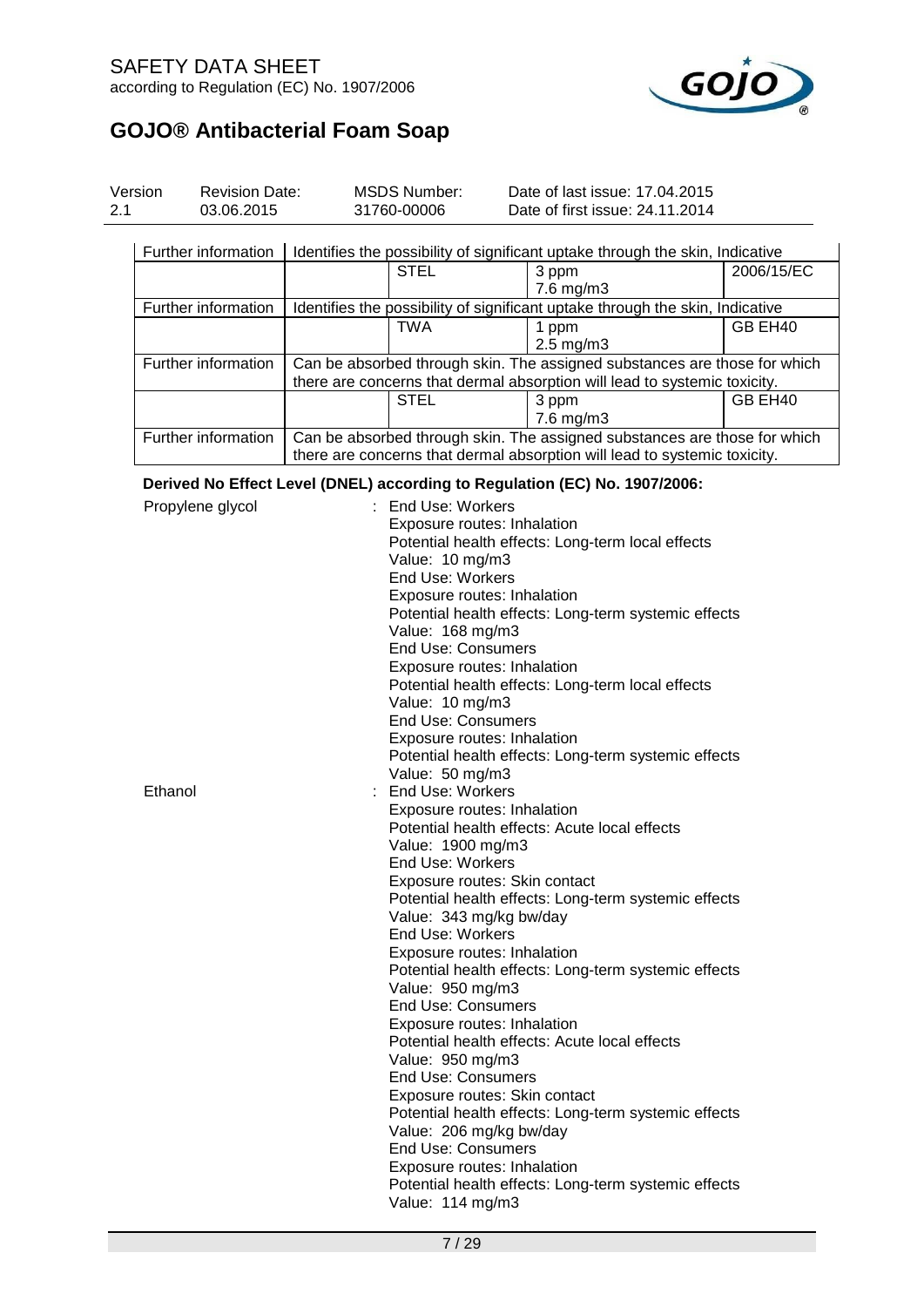SAFETY DATA SHEET according to Regulation (EC) No. 1907/2006



| Version<br>2.1 | <b>Revision Date:</b><br>03.06.2015 | <b>MSDS Number:</b><br>31760-00006                       | Date of last issue: 17.04.2015<br>Date of first issue: 24.11.2014                     |
|----------------|-------------------------------------|----------------------------------------------------------|---------------------------------------------------------------------------------------|
|                |                                     | <b>End Use: Consumers</b><br>Exposure routes: Ingestion  | Potential health effects: Long-term systemic effects                                  |
|                | Dodecanoic acid                     | Value: 87 mg/kg bw/day<br><b>End Use: Workers</b>        |                                                                                       |
|                |                                     | Exposure routes: Inhalation                              | Potential health effects: Long-term systemic effects                                  |
|                |                                     | Value: 17.632 mg/m3                                      |                                                                                       |
|                |                                     | End Use: Workers                                         |                                                                                       |
|                |                                     |                                                          | Exposure routes: Skin contact<br>Potential health effects: Long-term systemic effects |
|                |                                     | Value: 10 mg/kg bw/day                                   |                                                                                       |
|                |                                     | <b>End Use: Consumers</b><br>Exposure routes: Inhalation |                                                                                       |
|                |                                     |                                                          | Potential health effects: Long-term systemic effects                                  |
|                |                                     | Value: 4.348 mg/m3                                       |                                                                                       |
|                |                                     | <b>End Use: Consumers</b>                                | Exposure routes: Skin contact                                                         |
|                |                                     |                                                          | Potential health effects: Long-term systemic effects                                  |
|                |                                     | Value: 5 mg/kg bw/day<br><b>End Use: Consumers</b>       |                                                                                       |
|                |                                     | Value: 2.5 mg/kg bw/day                                  |                                                                                       |
|                | Ethanolamine                        | : End Use: Workers                                       |                                                                                       |
|                |                                     | Exposure routes: Inhalation                              | Potential health effects: Long-term local effects                                     |
|                |                                     | Value: 3.3 mg/m3                                         |                                                                                       |
|                |                                     | End Use: Workers                                         | Exposure routes: Skin contact                                                         |
|                |                                     |                                                          | Potential health effects: Long-term systemic effects                                  |
|                |                                     | Value: 1 mg/kg bw/day                                    |                                                                                       |
|                |                                     | <b>End Use: Consumers</b><br>Exposure routes: Inhalation |                                                                                       |
|                |                                     |                                                          | Potential health effects: Long-term local effects                                     |
|                |                                     | Value: 2 mg/m3<br><b>End Use: Consumers</b>              |                                                                                       |
|                |                                     |                                                          | Exposure routes: Skin contact                                                         |
|                |                                     |                                                          | Potential health effects: Long-term systemic effects                                  |
|                |                                     | Value: 0.24 mg/kg bw/day<br><b>End Use: Consumers</b>    |                                                                                       |
|                |                                     | Exposure routes: Ingestion                               |                                                                                       |
|                |                                     | Value: 3.75 mg/kg bw/day                                 | Potential health effects: Long-term systemic effects                                  |
|                | $I-(+)$ -Lactic acid                | : End Use: Workers                                       |                                                                                       |
|                |                                     | Exposure routes: Inhalation                              |                                                                                       |
|                |                                     | Value: 592 mg/m3                                         | Potential health effects: Acute local effects                                         |
|                |                                     | <b>End Use: Consumers</b>                                |                                                                                       |
|                |                                     | Exposure routes: Inhalation                              | Potential health effects: Acute local effects                                         |
|                |                                     | Value: 296 mg/m3                                         |                                                                                       |
|                |                                     | <b>End Use: Consumers</b>                                |                                                                                       |
|                |                                     | Exposure routes: Ingestion                               | Potential health effects: Acute systemic effects                                      |
|                |                                     | Value: 35.4 mg/kg bw/day                                 |                                                                                       |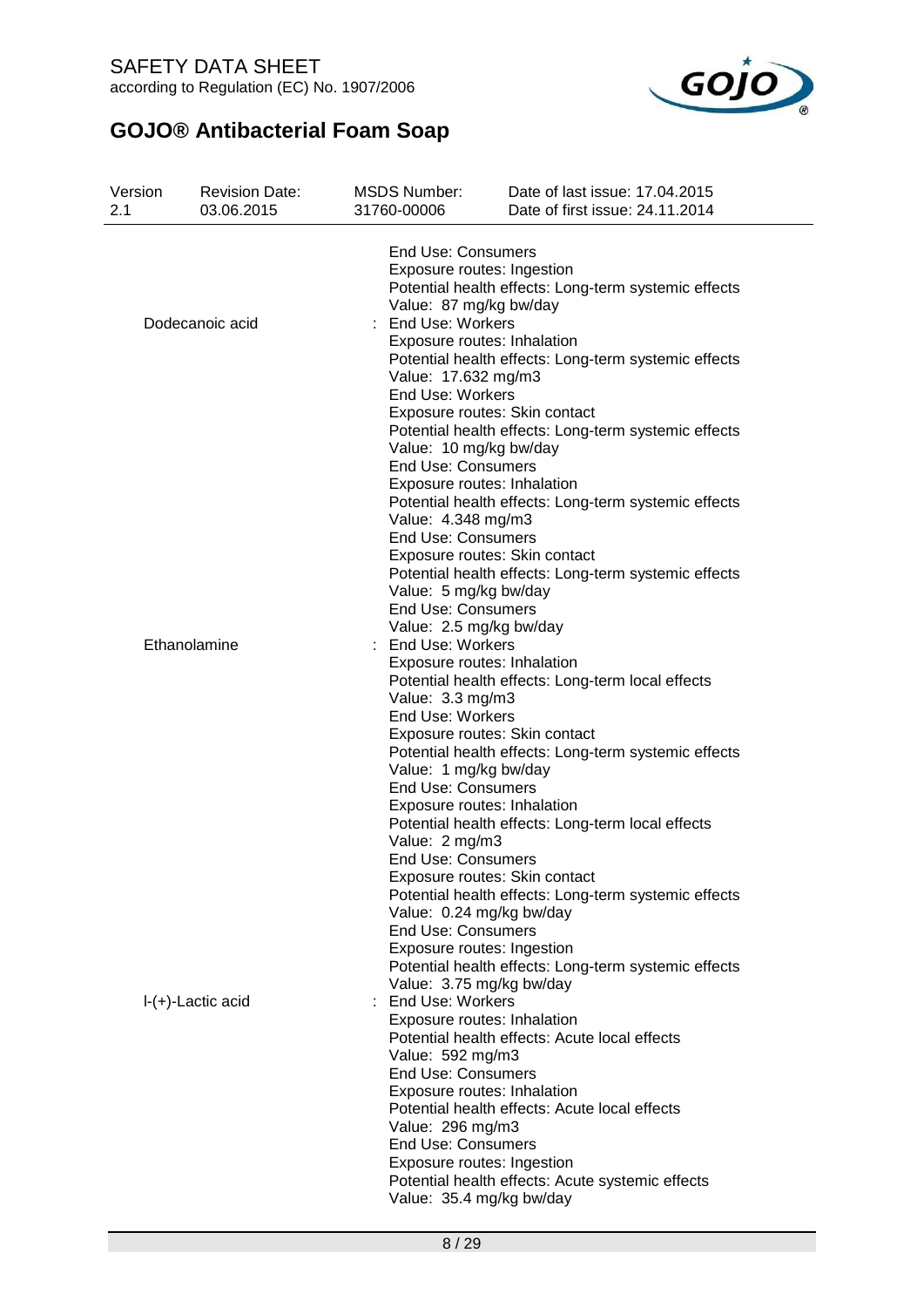

| Version<br>2.1 | <b>Revision Date:</b><br>03.06.2015 | <b>MSDS Number:</b><br>31760-00006                                                                                                                                                                                                                                                                            | Date of last issue: 17.04.2015<br>Date of first issue: 24.11.2014                                                                                                            |
|----------------|-------------------------------------|---------------------------------------------------------------------------------------------------------------------------------------------------------------------------------------------------------------------------------------------------------------------------------------------------------------|------------------------------------------------------------------------------------------------------------------------------------------------------------------------------|
| Triclosan      |                                     | : End Use: Workers<br>Value: 3 mg/m3<br>End Use: Workers<br>Value: 2.8 mg/kg bw/day                                                                                                                                                                                                                           | Exposure routes: Inhalation<br>Potential health effects: Long-term systemic effects<br>Exposure routes: Skin contact<br>Potential health effects: Long-term systemic effects |
|                |                                     |                                                                                                                                                                                                                                                                                                               | Predicted No Effect Concentration (PNEC) according to Regulation (EC) No. 1907/2006:                                                                                         |
|                | Propylene glycol                    | $:$ Fresh water<br>Value: 260 mg/l<br>Marine water<br>Value: 26 mg/l<br>Intermittent use/release<br>Value: 183 mg/l<br>Sewage treatment plant<br>Value: 20000 mg/l<br>Fresh water sediment<br>Value: 572 mg/kg<br>Marine sediment<br>Value: 57.2 mg/kg<br>Soil                                                |                                                                                                                                                                              |
| Ethanol        |                                     | Value: 50 mg/kg<br>Fresh water<br>Value: 0.96 mg/l<br>Marine water<br>Value: 0.79 mg/l<br>Intermittent use/release<br>Value: 2.75 mg/l<br>Sewage treatment plant<br>Value: 580 mg/l<br>Fresh water sediment<br>Value: 3.6 mg/kg<br>Marine sediment<br>Value: 2.9 mg/kg<br>Soil<br>Value: 0.63 mg/kg<br>Oral   |                                                                                                                                                                              |
|                | Dodecanoic acid                     | Value: 720 mg/kg<br>Fresh water<br>Value: 0.047 mg/l<br>Marine water<br>Value: 0.0047 mg/l<br>Intermittent use/release<br>Value: 0.036 mg/l<br>Sewage treatment plant<br>Value: 912 mg/l<br>Fresh water sediment<br>Value: 4.09 mg/kg<br>Marine sediment<br>Value: 0.409 mg/kg<br>Soil<br>Value: 0.7906 mg/kg |                                                                                                                                                                              |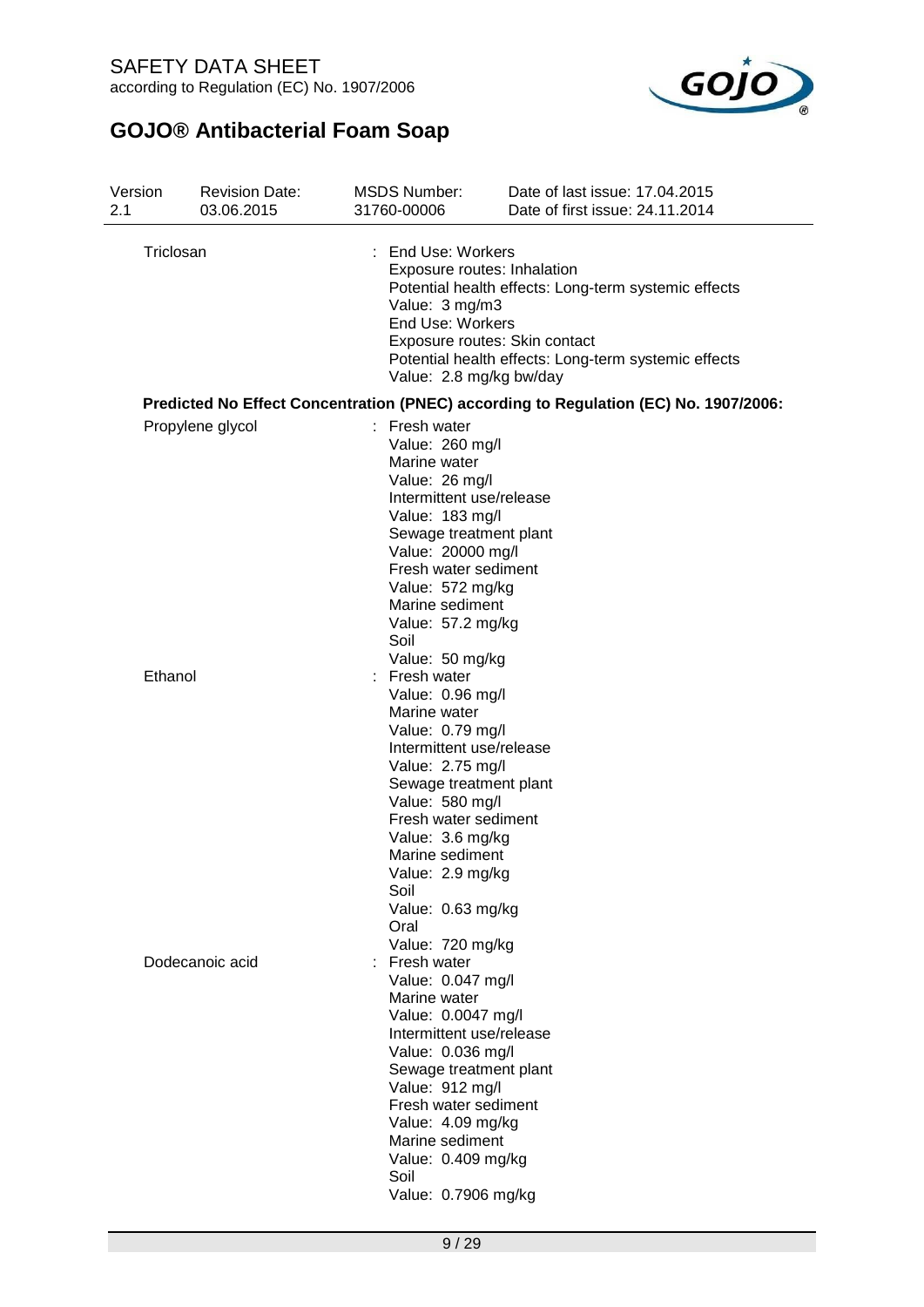SAFETY DATA SHEET according to Regulation (EC) No. 1907/2006



| Version<br>2.1 |                      | <b>Revision Date:</b><br>03.06.2015                                                                                                                                                         | <b>MSDS Number:</b><br>31760-00006                                                                                                                                                                                                                                                                          | Date of last issue: 17,04,2015<br>Date of first issue: 24.11.2014                                                                                                                                                                                                                                                  |
|----------------|----------------------|---------------------------------------------------------------------------------------------------------------------------------------------------------------------------------------------|-------------------------------------------------------------------------------------------------------------------------------------------------------------------------------------------------------------------------------------------------------------------------------------------------------------|--------------------------------------------------------------------------------------------------------------------------------------------------------------------------------------------------------------------------------------------------------------------------------------------------------------------|
|                | Ethanolamine         |                                                                                                                                                                                             | Fresh water<br>Value: 0.085 mg/l<br>Marine water<br>Value: 0.0085 mg/l<br>Intermittent use/release<br>Value: 0.028 mg/l<br>Sewage treatment plant<br>Value: 100 mg/l<br>Fresh water sediment<br>Value: 0.434 mg/kg<br>Marine sediment<br>Value: 0.0434 mg/kg<br>Soil                                        |                                                                                                                                                                                                                                                                                                                    |
|                | $I-(+)$ -Lactic acid |                                                                                                                                                                                             | Value: 0.0367 mg/kg<br>: Fresh water<br>Value: 1.3 mg/l<br>Sewage treatment plant                                                                                                                                                                                                                           |                                                                                                                                                                                                                                                                                                                    |
|                | Triclosan            |                                                                                                                                                                                             | Value: 10 mg/l<br>Fresh water<br>Value: 0.00007 mg/l<br>Marine water<br>Value: 0.0069 µg/l<br>Intermittent use/release<br>Value: 0.000016 mg/l<br>Sewage treatment plant<br>Value: 0.11 mg/l<br>Fresh water sediment<br>Value: 1 mg/kg<br>Marine sediment<br>Value: 0.1 mg/kg<br>Soil<br>Value: 0.196 mg/kg |                                                                                                                                                                                                                                                                                                                    |
|                |                      | <b>8.2 Exposure controls</b>                                                                                                                                                                |                                                                                                                                                                                                                                                                                                             |                                                                                                                                                                                                                                                                                                                    |
|                |                      | <b>Engineering measures</b><br>Minimize workplace exposure concentrations.<br>Use only in an area equipped with explosion proof exhaust ventilation.<br>Use with local exhaust ventilation. |                                                                                                                                                                                                                                                                                                             |                                                                                                                                                                                                                                                                                                                    |
|                |                      | Personal protective equipment                                                                                                                                                               |                                                                                                                                                                                                                                                                                                             |                                                                                                                                                                                                                                                                                                                    |
|                | Eye protection       |                                                                                                                                                                                             | Face-shield                                                                                                                                                                                                                                                                                                 | Wear the following personal protective equipment:<br>Chemical resistant goggles must be worn.<br>If splashes are likely to occur, wear:                                                                                                                                                                            |
|                | Material             | Hand protection                                                                                                                                                                             | Impervious gloves<br>Flame retardant gloves                                                                                                                                                                                                                                                                 |                                                                                                                                                                                                                                                                                                                    |
|                | Remarks              |                                                                                                                                                                                             |                                                                                                                                                                                                                                                                                                             | Choose gloves to protect hands against chemicals depending<br>on the concentration and quantity of the hazardous sub-<br>stance and specific to place of work. Breakthrough time is not<br>determined for the product. Change gloves often! For special<br>applications, we recommend clarifying the resistance to |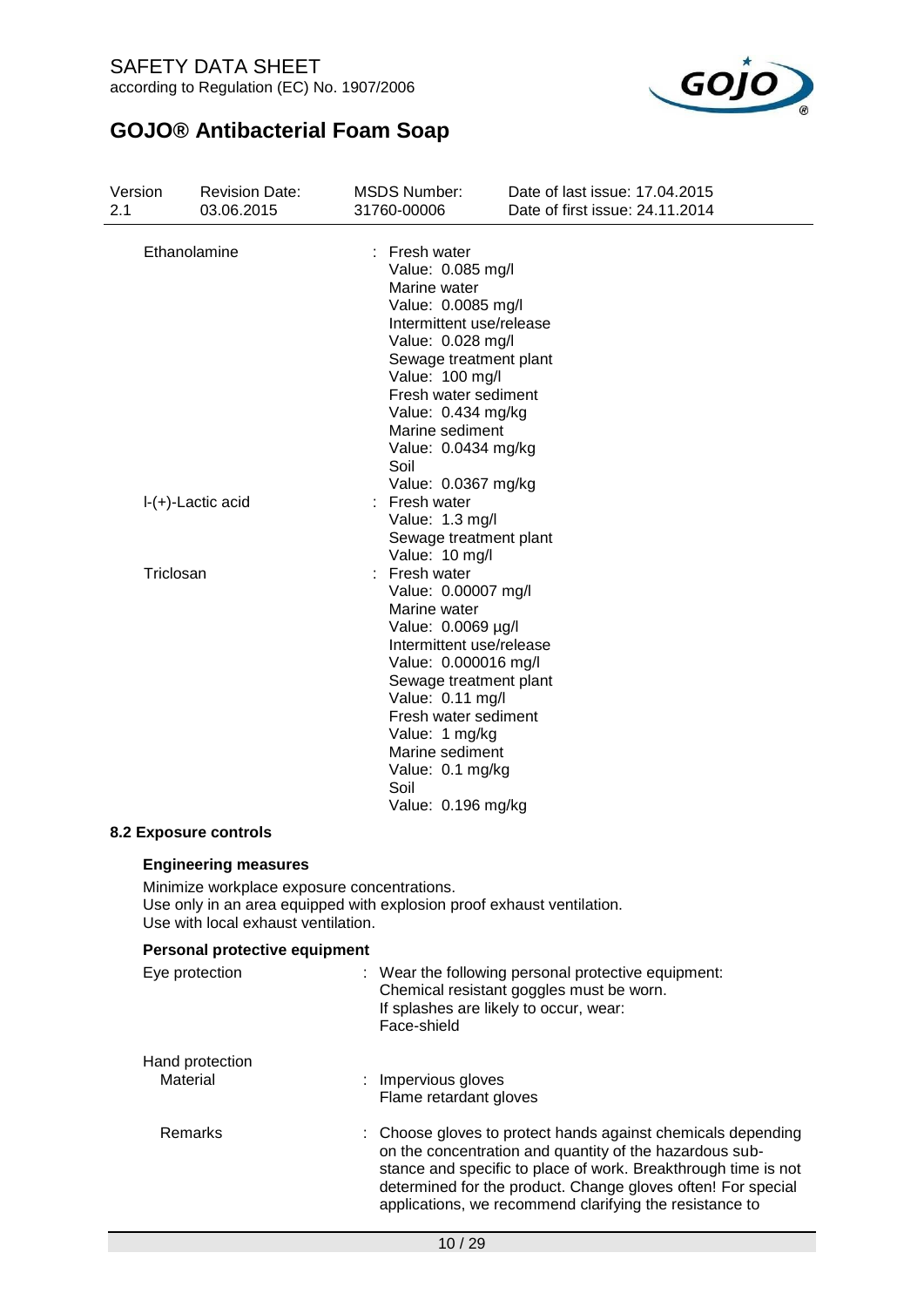

| Version<br>2.1           | <b>Revision Date:</b><br>03.06.2015 | <b>MSDS Number:</b><br>31760-00006 | Date of last issue: 17,04,2015<br>Date of first issue: 24.11.2014                                                                                                                                                                                                                                                                               |
|--------------------------|-------------------------------------|------------------------------------|-------------------------------------------------------------------------------------------------------------------------------------------------------------------------------------------------------------------------------------------------------------------------------------------------------------------------------------------------|
|                          |                                     | end of workday.                    | chemicals of the aforementioned protective gloves with the<br>glove manufacturer. Wash hands before breaks and at the                                                                                                                                                                                                                           |
| Skin and body protection |                                     | tial.                              | : Select appropriate protective clothing based on chemical re-<br>sistance data and an assessment of the local exposure poten-<br>Wear the following personal protective equipment:<br>Flame retardant antistatic protective clothing.<br>Skin contact must be avoided by using impervious protective<br>clothing (gloves, aprons, boots, etc). |
| Respiratory protection   |                                     |                                    | : Use respiratory protection unless adequate local exhaust ven-<br>tilation is provided or exposure assessment demonstrates that<br>exposures are within recommended exposure guidelines.                                                                                                                                                       |
|                          | Filter type                         |                                    | : Combined particulates and organic vapour type (A-P)                                                                                                                                                                                                                                                                                           |

## **SECTION 9: Physical and chemical properties**

### **9.1 Information on basic physical and chemical properties**

| Appearance                                 | liquid                            |
|--------------------------------------------|-----------------------------------|
| Colour                                     | : clear, Colorless to pale yellow |
| Odour                                      | : slight alcoholic                |
| <b>Odour Threshold</b>                     | No data available                 |
| рH                                         | $: 7.8 - 9.7$                     |
| Melting point/freezing point               | : No data available               |
| Initial boiling point and boiling<br>range | : No data available               |
| Flash point                                | 56.00 °C                          |
| Evaporation rate                           | No data available                 |
| Flammability (solid, gas)                  | : Not applicable                  |
| Upper explosion limit                      | No data available                 |
| Lower explosion limit                      | : No data available               |
| Vapour pressure                            | No data available                 |
| Relative vapour density                    | No data available                 |
| Density                                    | 1.00 g/cm3                        |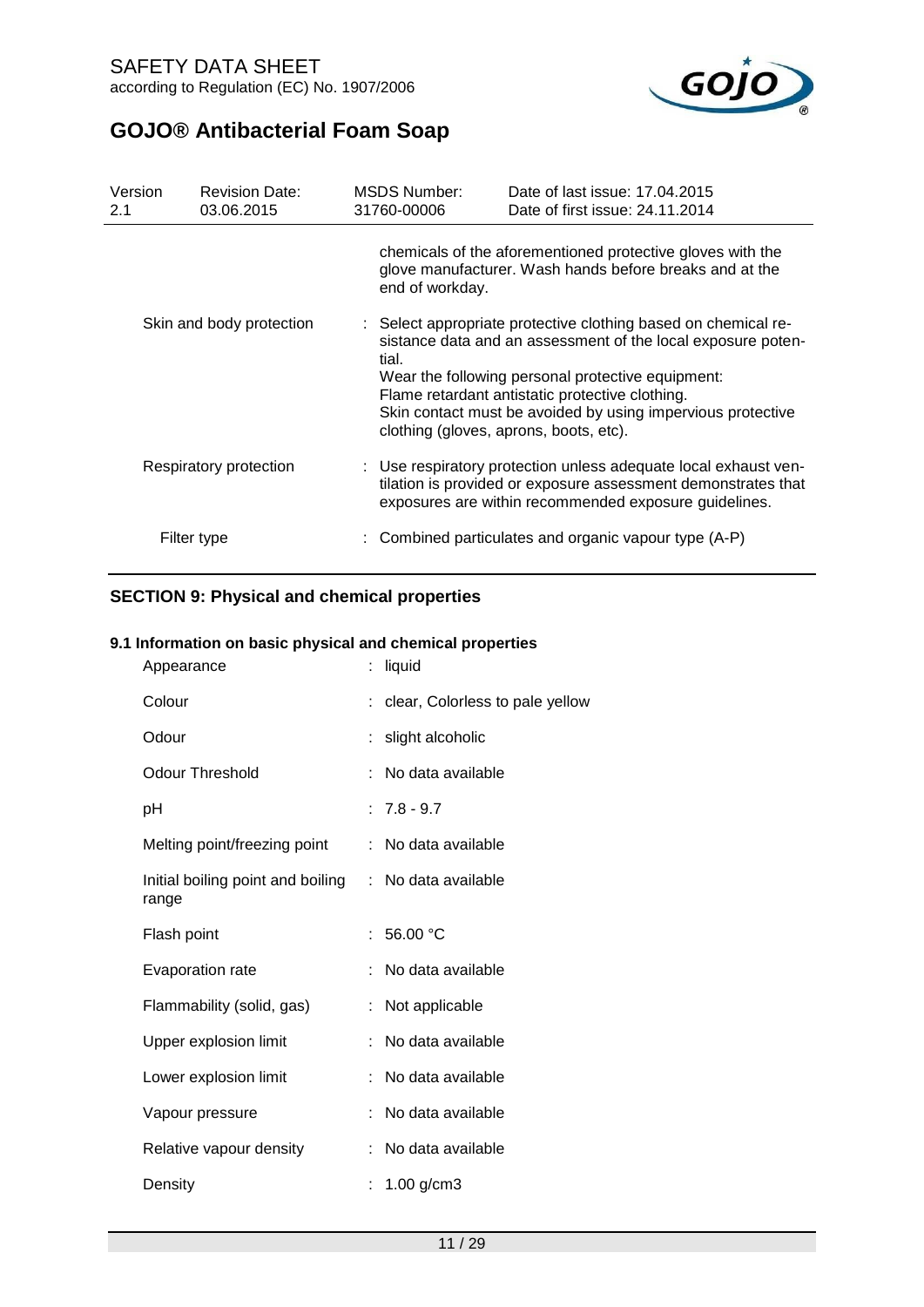

| Version<br>2.1 |                  | <b>Revision Date:</b><br>03.06.2015           | <b>MSDS Number:</b><br>31760-00006 | Date of last issue: 17.04.2015<br>Date of first issue: 24.11.2014 |
|----------------|------------------|-----------------------------------------------|------------------------------------|-------------------------------------------------------------------|
|                | Solubility(ies)  | Water solubility<br>Partition coefficient: n- | $:$ soluble<br>$:$ Not applicable  |                                                                   |
|                | octanol/water    | Auto-ignition temperature                     | : No data available                |                                                                   |
|                |                  | Decomposition temperature                     |                                    | : The substance or mixture is not classified self-reactive.       |
|                | <b>Viscosity</b> | Viscosity, kinematic                          | : 10 - 20 mm2/s (20.00 °C)         |                                                                   |
|                |                  | <b>Explosive properties</b>                   | : Not explosive                    |                                                                   |
|                |                  | Oxidizing properties                          |                                    | : The substance or mixture is not classified as oxidizing.        |
|                |                  | .                                             |                                    |                                                                   |

### **9.2 Other information**

No data available

### **SECTION 10: Stability and reactivity**

#### **10.1 Reactivity**

Not classified as a reactivity hazard.

### **10.2 Chemical stability**

Stable under normal conditions.

### **10.3 Possibility of hazardous reactions**

| Hazardous reactions      | : Flammable liquid and vapour.<br>Vapours may form explosive mixture with air.<br>Can react with strong oxidizing agents. |
|--------------------------|---------------------------------------------------------------------------------------------------------------------------|
| 10.4 Conditions to avoid |                                                                                                                           |
| Conditions to avoid      | : Heat, flames and sparks.                                                                                                |

# **10.5 Incompatible materials**

| Materials to avoid | : Oxidizing agents |
|--------------------|--------------------|
|                    |                    |

### **10.6 Hazardous decomposition products**

No hazardous decomposition products are known.

### **SECTION 11: Toxicological information**

### **11.1 Information on toxicological effects**

Information on likely routes of : Inhalation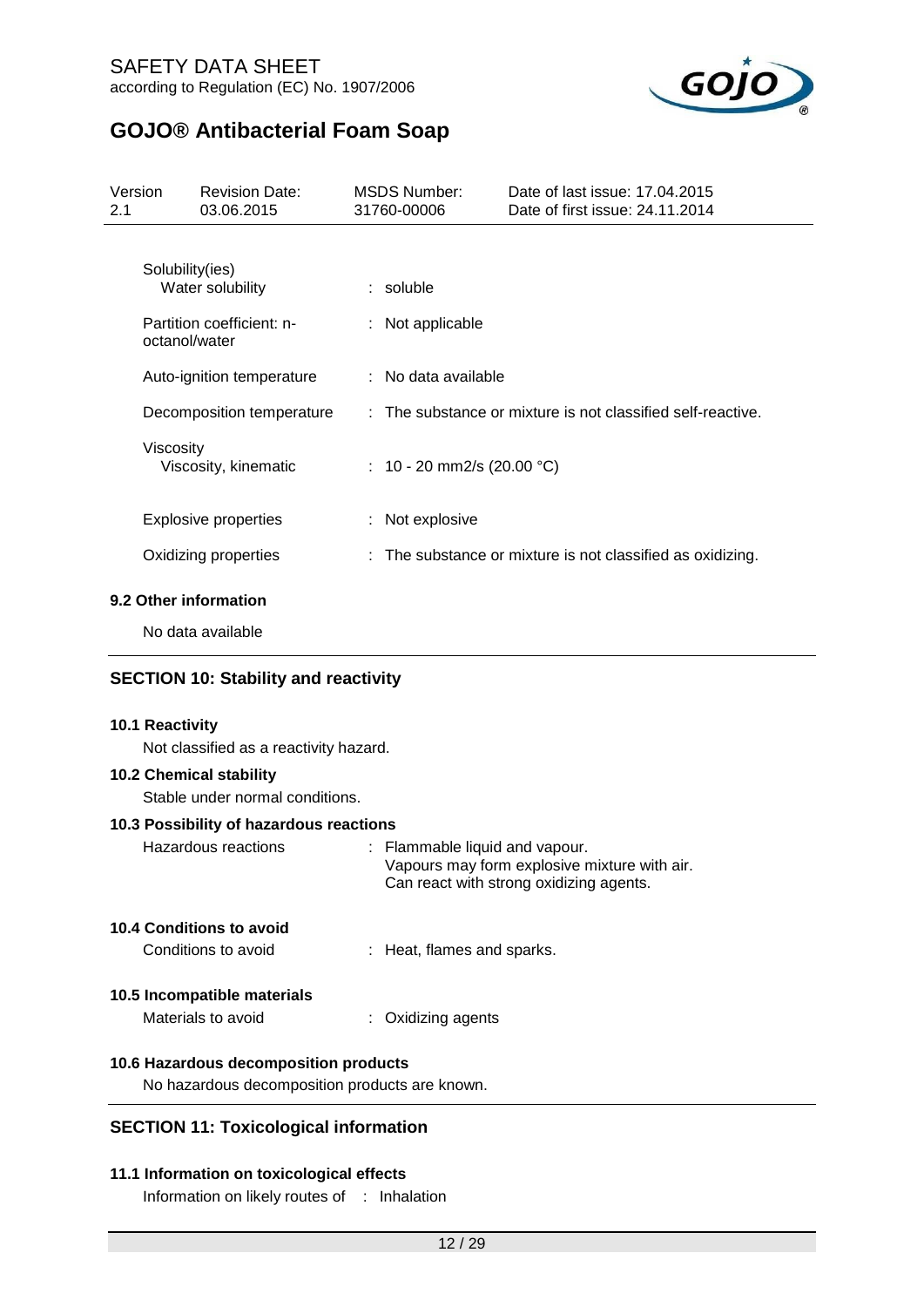

| 2.1 | Version  | <b>Revision Date:</b><br>03.06.2015                                     | <b>MSDS Number:</b><br>31760-00006                                                                                    | Date of last issue: 17.04.2015<br>Date of first issue: 24.11.2014                                         |
|-----|----------|-------------------------------------------------------------------------|-----------------------------------------------------------------------------------------------------------------------|-----------------------------------------------------------------------------------------------------------|
|     | exposure |                                                                         | Skin contact<br>Ingestion<br>Eye contact                                                                              |                                                                                                           |
|     |          | <b>Acute toxicity</b><br>Not classified based on available information. |                                                                                                                       |                                                                                                           |
|     | Product: |                                                                         |                                                                                                                       |                                                                                                           |
|     |          | Acute oral toxicity                                                     | Method: Calculation method                                                                                            | : Acute toxicity estimate: $> 2,000$ mg/kg                                                                |
|     |          | Acute inhalation toxicity                                               | : Acute toxicity estimate: $> 20$ mg/l<br>Exposure time: 4 h<br>Test atmosphere: vapour<br>Method: Calculation method |                                                                                                           |
|     |          | Acute dermal toxicity                                                   | Method: Calculation method                                                                                            | : Acute toxicity estimate: $> 2,000$ mg/kg                                                                |
|     |          | Components:                                                             |                                                                                                                       |                                                                                                           |
|     | Ethanol: |                                                                         |                                                                                                                       |                                                                                                           |
|     |          | Acute oral toxicity                                                     | : LD50 (Rat): $> 5,000$ mg/kg                                                                                         |                                                                                                           |
|     |          | Acute inhalation toxicity                                               | : LC50 (Rat): 124.7 mg/l<br>Exposure time: 4 h<br>Test atmosphere: vapour                                             |                                                                                                           |
|     |          | Dodecanoic acid:                                                        |                                                                                                                       |                                                                                                           |
|     |          | Acute oral toxicity                                                     | : LD50 (Rat): $> 5,000$ mg/kg<br>Method: OECD Test Guideline 401                                                      |                                                                                                           |
|     |          | Acute inhalation toxicity                                               | : LC50 (Rat): $> 0.162$ mg/l<br>Exposure time: 4 h<br>Test atmosphere: vapour                                         | Remarks: Based on data from similar materials                                                             |
|     |          | Acute dermal toxicity                                                   | : LD50 (Rabbit): > 2,000 mg/kg<br>toxicity                                                                            | Assessment: The substance or mixture has no acute dermal<br>Remarks: Based on data from similar materials |
|     |          | <b>Ethanolamine:</b><br>Acute oral toxicity                             | : LD50 (Rat): 1,515 mg/kg                                                                                             |                                                                                                           |
|     |          | Acute inhalation toxicity                                               | : Acute toxicity estimate: 11 mg/l<br>Test atmosphere: vapour<br>Method: Expert judgement<br>1272/2008, Annex VI      | Remarks: Based on harmonised classification in EU regulation                                              |
|     |          | Acute dermal toxicity                                                   | : LD50 (Rabbit): 1,025 mg/kg                                                                                          |                                                                                                           |
|     |          |                                                                         |                                                                                                                       |                                                                                                           |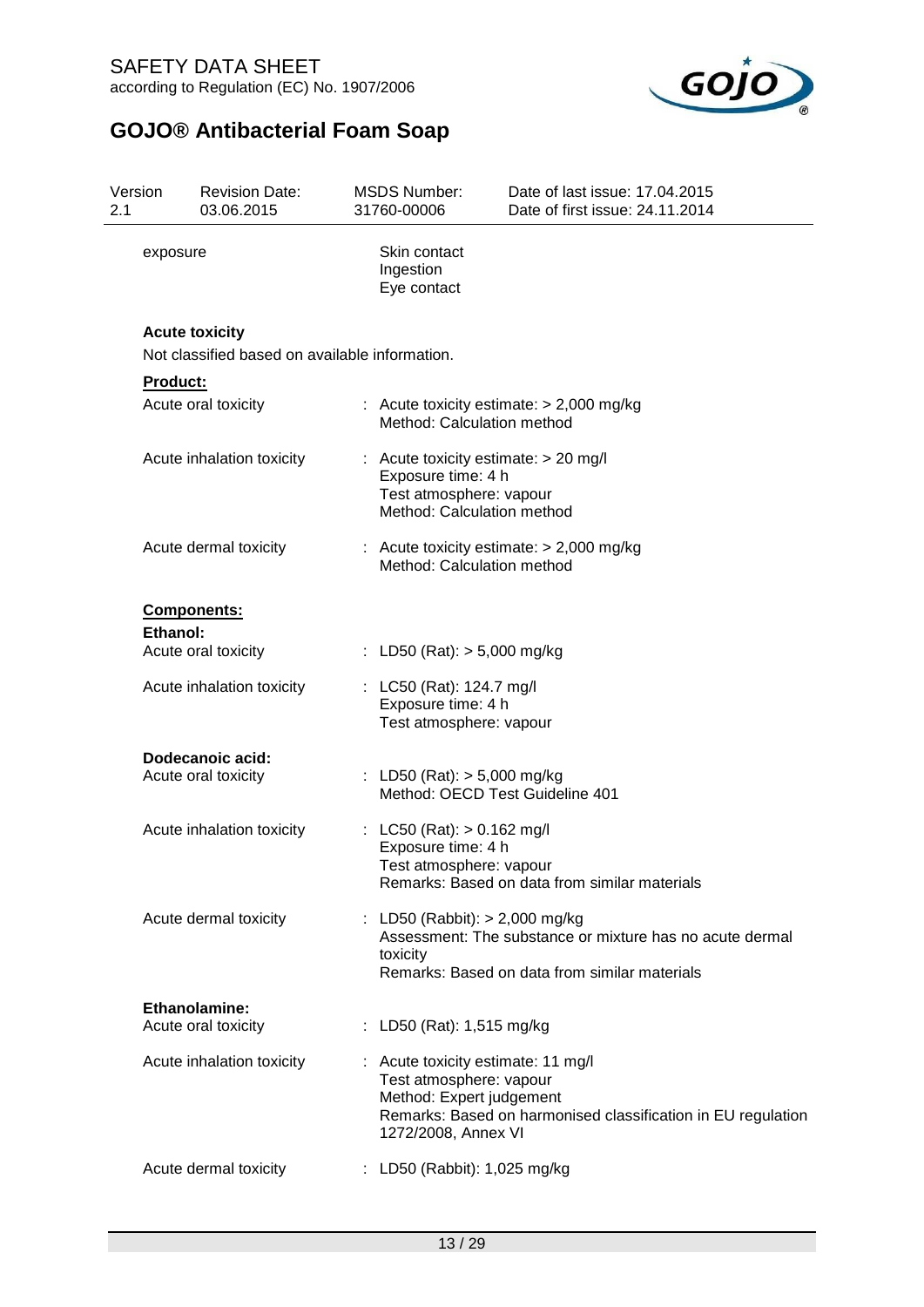

| Version<br>2.1 | <b>Revision Date:</b><br>03.06.2015            | <b>MSDS Number:</b><br>31760-00006                | Date of last issue: 17.04.2015<br>Date of first issue: 24.11.2014                    |
|----------------|------------------------------------------------|---------------------------------------------------|--------------------------------------------------------------------------------------|
|                | norcoco alkyl, hydroxides, sodium salts:       |                                                   | Imidazolium compounds, 1-[2-(carboxymethoxy)ethyl]-1-(carboxymethyl)-4,5-dihydro-2-  |
|                | Acute oral toxicity                            |                                                   | : LD50 (Rat, male): $> 5,000$ mg/kg<br>Remarks: Based on data from similar materials |
|                | Acute dermal toxicity                          | : LD50 (Rat): $> 5,000$ mg/kg                     | Method: OECD Test Guideline 402<br>Remarks: Based on data from similar materials     |
|                | I-(+)-Lactic acid:<br>Acute oral toxicity      |                                                   | : LD50 (Rat, female): $3,543$ mg/kg                                                  |
|                | Acute inhalation toxicity                      | : LC50 (Rat): $> 7.94$ mg/l<br>Exposure time: 4 h | Test atmosphere: dust/mist<br>Method: OECD Test Guideline 403                        |
|                | Acute dermal toxicity                          |                                                   | : LD50 (Rabbit): $> 2,000$ mg/kg                                                     |
|                | Triclosan:<br>Acute oral toxicity              | : LD50 (Rat): $> 5,000$ mg/kg                     | Method: OECD Test Guideline 401                                                      |
|                | Acute dermal toxicity                          |                                                   | : LD50 (Rabbit): $> 6,000$ mg/kg                                                     |
|                | <b>Skin corrosion/irritation</b>               |                                                   |                                                                                      |
|                | Not classified based on available information. |                                                   |                                                                                      |

### **Product:**

Result: No skin irritation

### **Components:**

**Ethanol:** Species: Rabbit Method: OECD Test Guideline 404 Result: No skin irritation

#### **Dodecanoic acid:**

Species: Rabbit Method: OECD Test Guideline 404 Result: No skin irritation

#### **Ethanolamine:**

Species: Rabbit Result: Corrosive after 3 minutes to 1 hour of exposure

#### **Imidazolium compounds, 1-[2-(carboxymethoxy)ethyl]-1-(carboxymethyl)-4,5-dihydro-2 norcoco alkyl, hydroxides, sodium salts:** Species: Rabbit Method: OECD Test Guideline 404 Result: No skin irritation Remarks: Based on data from similar materials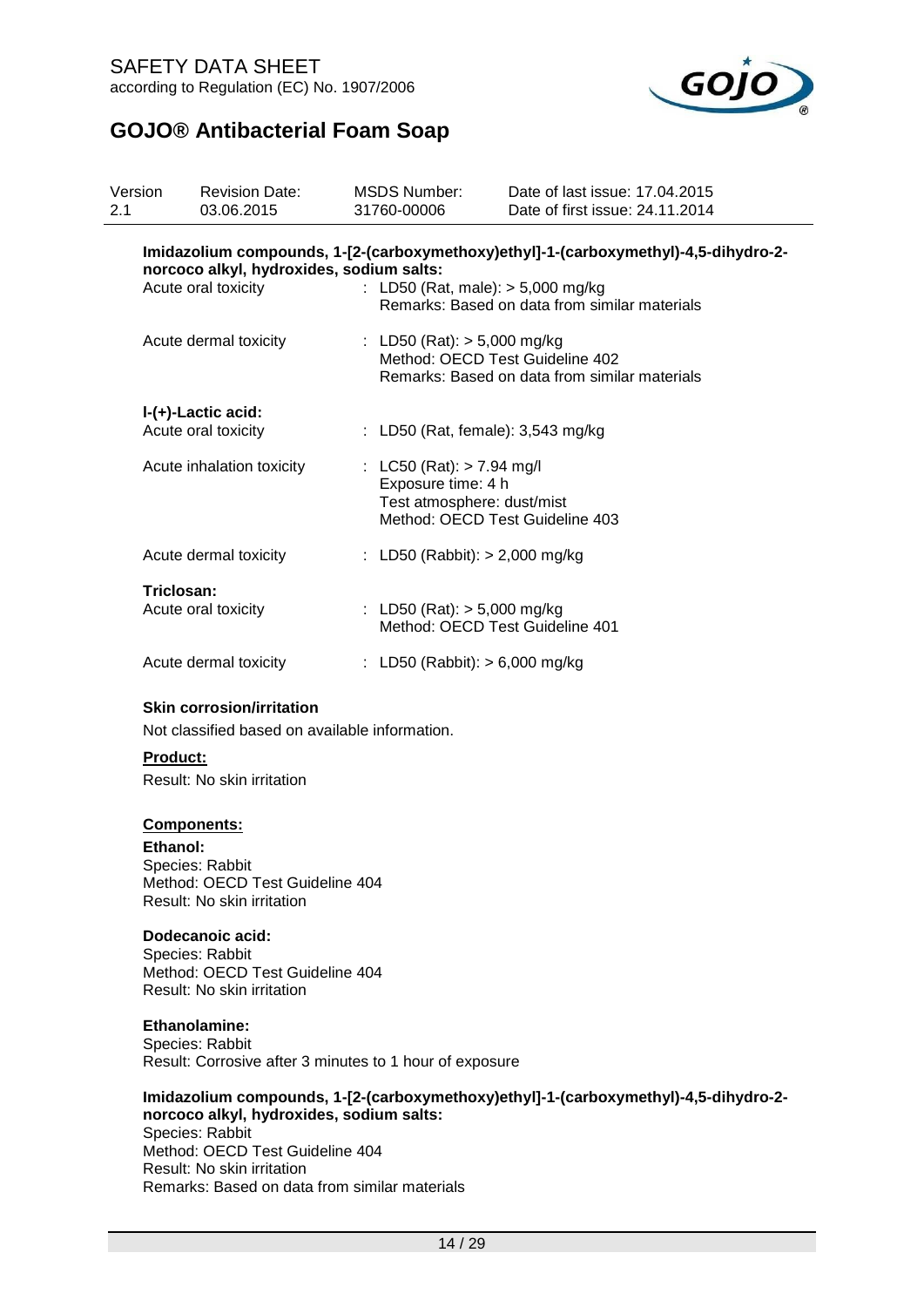

| Version | <b>Revision Date:</b> |
|---------|-----------------------|
| 2.1     | 03.06.2015            |

MSDS Number: 31760-00006

Date of last issue: 17.04.2015 Date of first issue: 24.11.2014

### **l-(+)-Lactic acid:**

Species: Rabbit Result: Skin irritation

### **Triclosan:**

Species: Rabbit Method: Draize Test Result: Skin irritation

### **Serious eye damage/eye irritation**

Causes serious eye damage.

### **Components:**

**Ethanol:**

Species: Rabbit Method: OECD Test Guideline 405 Result: Irritation to eyes, reversing within 21 days

### **Dodecanoic acid:**

Species: Rabbit Method: OECD Test Guideline 405 Result: Irreversible effects on the eye

### **Ethanolamine:**

Species: Rabbit Result: Irreversible effects on the eye

### **Imidazolium compounds, 1-[2-(carboxymethoxy)ethyl]-1-(carboxymethyl)-4,5-dihydro-2 norcoco alkyl, hydroxides, sodium salts:**

Species: Rabbit Method: OECD Test Guideline 405 Result: Irreversible effects on the eye Remarks: Based on data from similar materials

#### **l-(+)-Lactic acid:**

Species: Chicken eye Result: Irreversible effects on the eye

### **Triclosan:**

Species: Rabbit Result: Irritation to eyes, reversing within 21 days

### **Respiratory or skin sensitisation**

Skin sensitisation: Not classified based on available information. Respiratory sensitisation: Not classified based on available information.

### **Product:**

Assessment: Does not cause skin sensitisation.

### **Components:**

#### **Ethanol:** Test Type: Local lymph node assay (LLNA)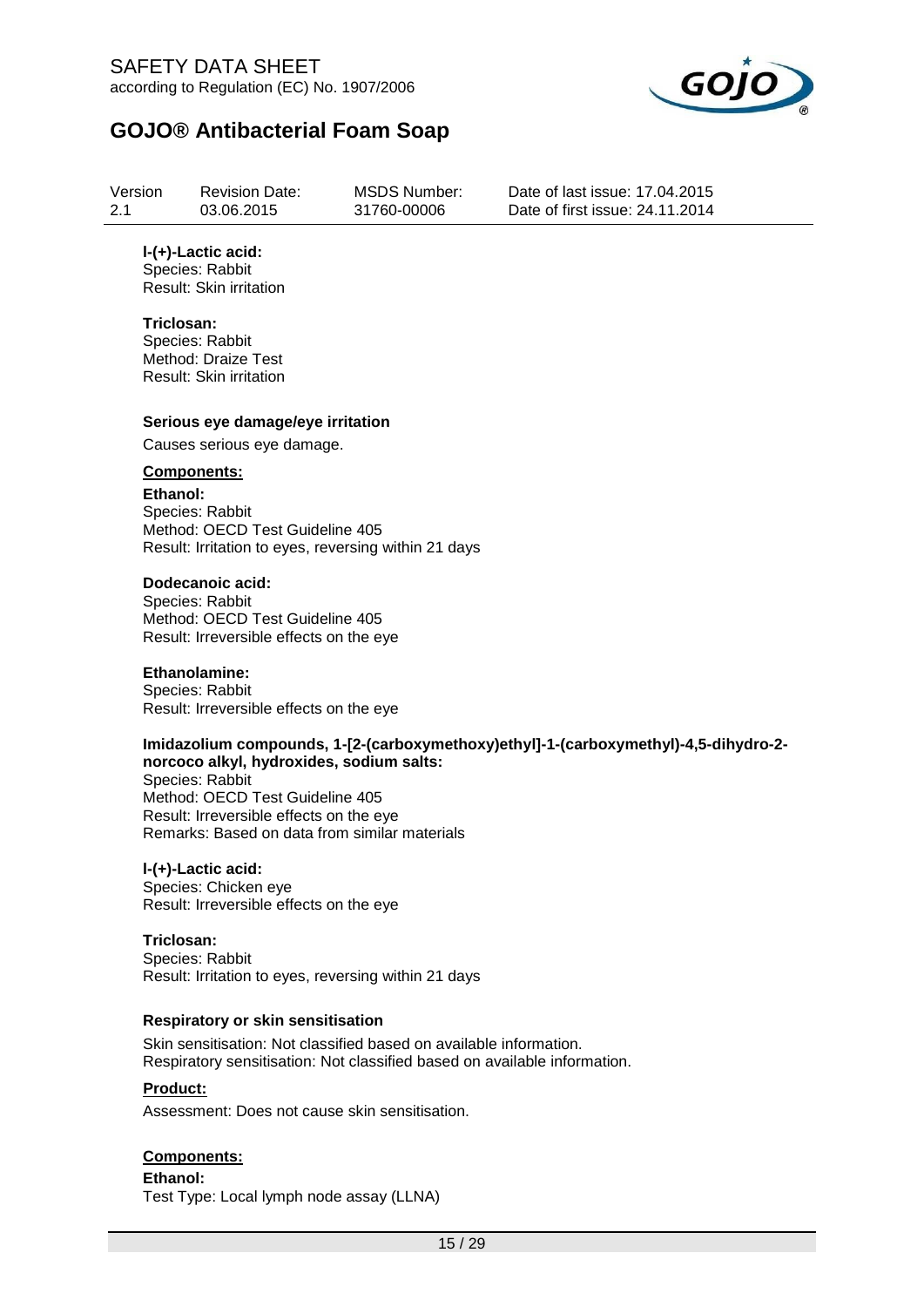

| Version | <b>Revision Date:</b> | MSDS Number: | Date of last issue: 17,04,2015  |
|---------|-----------------------|--------------|---------------------------------|
| 2.1     | 03.06.2015            | 31760-00006  | Date of first issue: 24.11.2014 |

Exposure routes: Skin contact Species: Mouse Result: negative

#### **Dodecanoic acid:**

Test Type: Maximisation Test (GPMT) Exposure routes: Skin contact Species: Guinea pig Result: negative

#### **Ethanolamine:**

Test Type: Maximisation Test (GPMT) Exposure routes: Skin contact Species: Guinea pig Result: negative

#### **Imidazolium compounds, 1-[2-(carboxymethoxy)ethyl]-1-(carboxymethyl)-4,5-dihydro-2 norcoco alkyl, hydroxides, sodium salts:**

Test Type: Maximisation Test (GPMT) Exposure routes: Skin contact Species: Guinea pig Method: OECD Test Guideline 406 Result: negative Remarks: Based on data from similar materials

### **l-(+)-Lactic acid:**

Test Type: Buehler Test Exposure routes: Skin contact Species: Guinea pig Result: negative

#### **Triclosan:**

Test Type: Buehler Test Exposure routes: Skin contact Species: Guinea pig Method: OECD Test Guideline 406 Result: negative

#### **Germ cell mutagenicity**

Not classified based on available information.

| <b>Components:</b> |
|--------------------|
|--------------------|

| Ethanol:<br>Genotoxicity in vitro | : Test Type: In vitro mammalian cell gene mutation test<br>Result: negative                                                          |
|-----------------------------------|--------------------------------------------------------------------------------------------------------------------------------------|
| Genotoxicity in vivo              | : Test Type: Rodent dominant lethal test (germ cell) (in vivo)<br>Species: Mouse<br>Application Route: Ingestion<br>Result: negative |
| Dodecanoic acid:                  |                                                                                                                                      |
| Genotoxicity in vitro             | : Test Type: In vitro mammalian cell gene mutation test<br>Method: OECD Test Guideline 476                                           |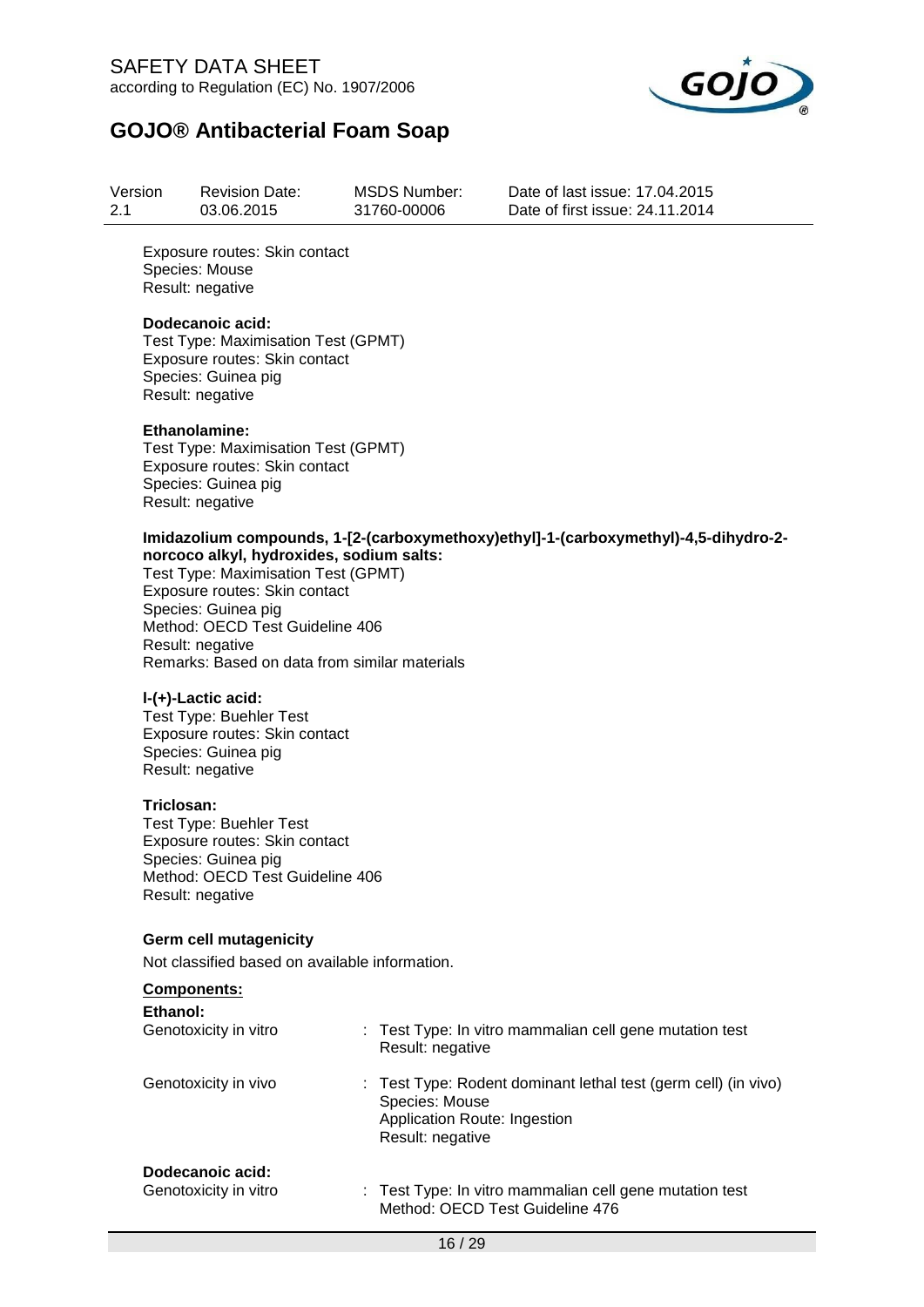

| Version<br>2.1 | <b>Revision Date:</b><br>03.06.2015                               | <b>MSDS Number:</b><br>31760-00006 | Date of last issue: 17.04.2015<br>Date of first issue: 24.11.2014                                                                                                                          |  |  |  |
|----------------|-------------------------------------------------------------------|------------------------------------|--------------------------------------------------------------------------------------------------------------------------------------------------------------------------------------------|--|--|--|
|                |                                                                   | Result: negative                   | Remarks: Based on data from similar materials                                                                                                                                              |  |  |  |
|                | <b>Ethanolamine:</b><br>Genotoxicity in vitro                     | Result: negative                   | Test Type: In vitro mammalian cell gene mutation test<br>Method: OECD Test Guideline 476                                                                                                   |  |  |  |
|                | Genotoxicity in vivo                                              |                                    | Test Type: Mammalian erythrocyte micronucleus test (in vivo<br>cytogenetic assay)<br>Species: Mouse<br>Application Route: Ingestion<br>Method: OECD Test Guideline 474<br>Result: negative |  |  |  |
|                |                                                                   |                                    | Imidazolium compounds, 1-[2-(carboxymethoxy)ethyl]-1-(carboxymethyl)-4,5-dihydro-2-                                                                                                        |  |  |  |
|                | norcoco alkyl, hydroxides, sodium salts:<br>Genotoxicity in vitro | Result: negative                   | Test Type: Chromosome aberration test in vitro<br>Method: OECD Test Guideline 473<br>Remarks: Based on data from similar materials                                                         |  |  |  |
|                |                                                                   | Result: negative                   | Test Type: Bacterial reverse mutation assay (AMES)<br>Remarks: Based on data from similar materials                                                                                        |  |  |  |
|                |                                                                   | Result: negative                   | : Test Type: In vitro mammalian cell gene mutation test<br>Method: OECD Test Guideline 476<br>Remarks: Based on data from similar materials                                                |  |  |  |
|                | I-(+)-Lactic acid:                                                |                                    |                                                                                                                                                                                            |  |  |  |
|                | Genotoxicity in vitro                                             | Result: negative                   | : Test Type: Chromosome aberration test in vitro<br>Metabolic activation: with and without metabolic activation<br>Remarks: Based on data from similar materials                           |  |  |  |
|                |                                                                   | Result: negative                   | Test Type: Bacterial reverse mutation assay (AMES)<br>Metabolic activation: with and without metabolic activation                                                                          |  |  |  |
|                | Triclosan:                                                        |                                    |                                                                                                                                                                                            |  |  |  |
|                | Genotoxicity in vitro                                             | Result: negative                   | : Test Type: Bacterial reverse mutation assay (AMES)<br>Method: OECD Test Guideline 471                                                                                                    |  |  |  |
|                |                                                                   | Result: Equivocal                  | Test Type: Chromosome aberration test in vitro<br>Method: OECD Test Guideline 473                                                                                                          |  |  |  |
|                |                                                                   | Result: negative                   | : Test Type: In vitro mammalian cell gene mutation test                                                                                                                                    |  |  |  |
|                | Genotoxicity in vivo                                              |                                    | Test Type: Mutagenicity (in vivo mammalian bone-marrow                                                                                                                                     |  |  |  |
|                |                                                                   |                                    |                                                                                                                                                                                            |  |  |  |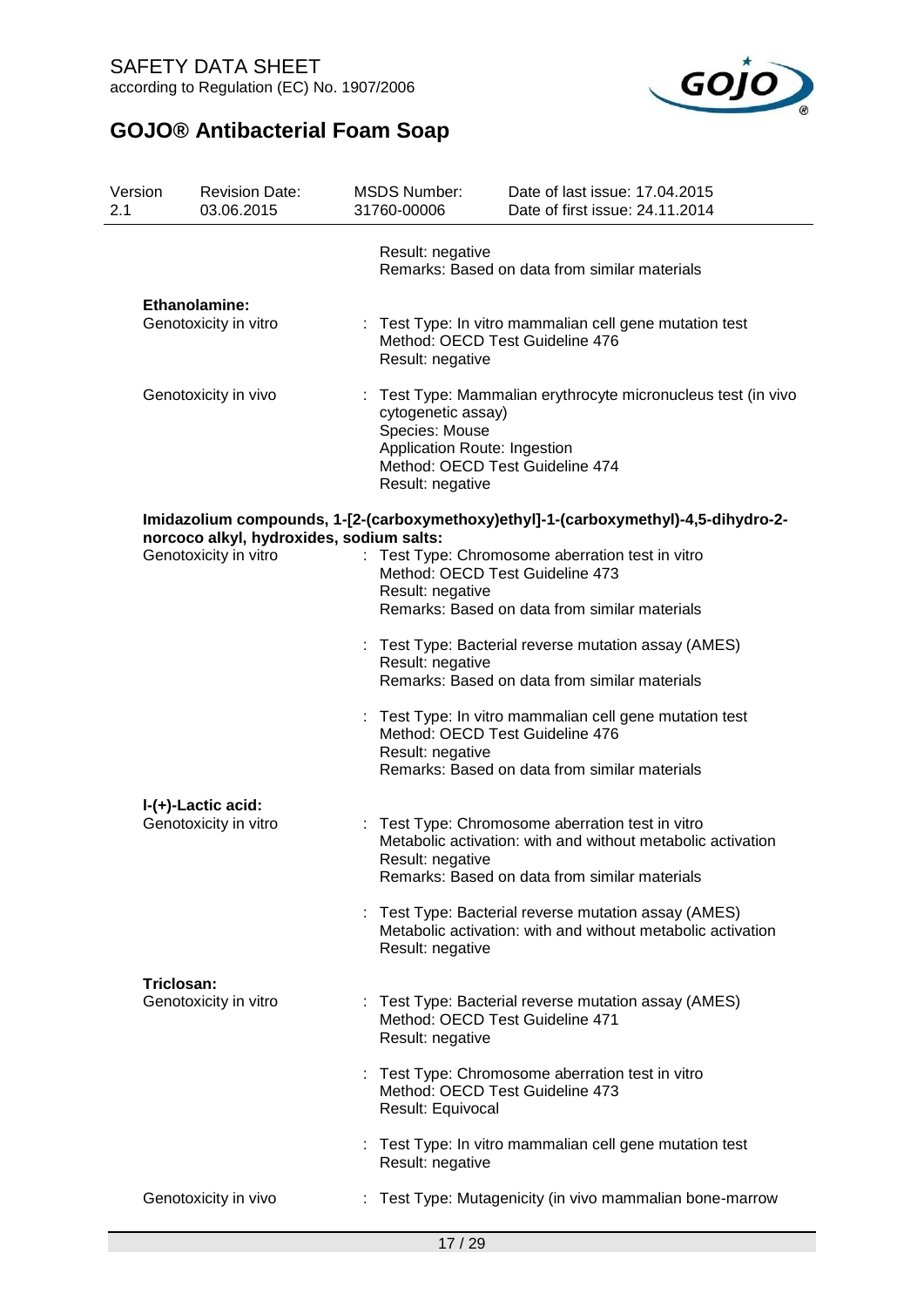

| Version | <b>Revision Date:</b> | MSDS Number: | Date of last issue: 17,04,2015  |
|---------|-----------------------|--------------|---------------------------------|
| 2.1     | 03.06.2015            | 31760-00006  | Date of first issue: 24.11.2014 |

cytogenetic test, chromosomal analysis) Species: Rat Application Route: Ingestion Method: OECD Test Guideline 475 Result: negative

### **Carcinogenicity**

Not classified based on available information.

### **Components:**

**l-(+)-Lactic acid:** Species: Rat Application Route: Ingestion Exposure time: 2 Years Result: negative Remarks: Based on data from similar materials

#### **Triclosan:**

Species: Rat Application Route: Ingestion Exposure time: 2 Years Method: OECD Test Guideline 453 Result: negative

### **Reproductive toxicity**

Not classified based on available information.

#### **Components:**

| Ethanol:                           |                                                                                                                                                                                                                                                                           |
|------------------------------------|---------------------------------------------------------------------------------------------------------------------------------------------------------------------------------------------------------------------------------------------------------------------------|
| Effects on fertility               | : Test Type: Two-generation reproduction toxicity study<br>Species: Mouse<br>Application Route: Ingestion<br>Method: OECD Test Guideline 416<br>Result: negative                                                                                                          |
| Dodecanoic acid:                   |                                                                                                                                                                                                                                                                           |
| Effects on fertility               | : Test Type: Combined repeated dose toxicity study with the<br>reproduction/developmental toxicity screening test<br>Species: Rat<br>Application Route: Ingestion<br>Method: OECD Test Guideline 422<br>Result: negative<br>Remarks: Based on data from similar materials |
| Effects on foetal develop-<br>ment | : Test Type: Combined repeated dose toxicity study with the<br>reproduction/developmental toxicity screening test<br>Species: Rat<br>Application Route: Ingestion<br>Method: OECD Test Guideline 422<br>Result: negative<br>Remarks: Based on data from similar materials |

### **Ethanolamine:**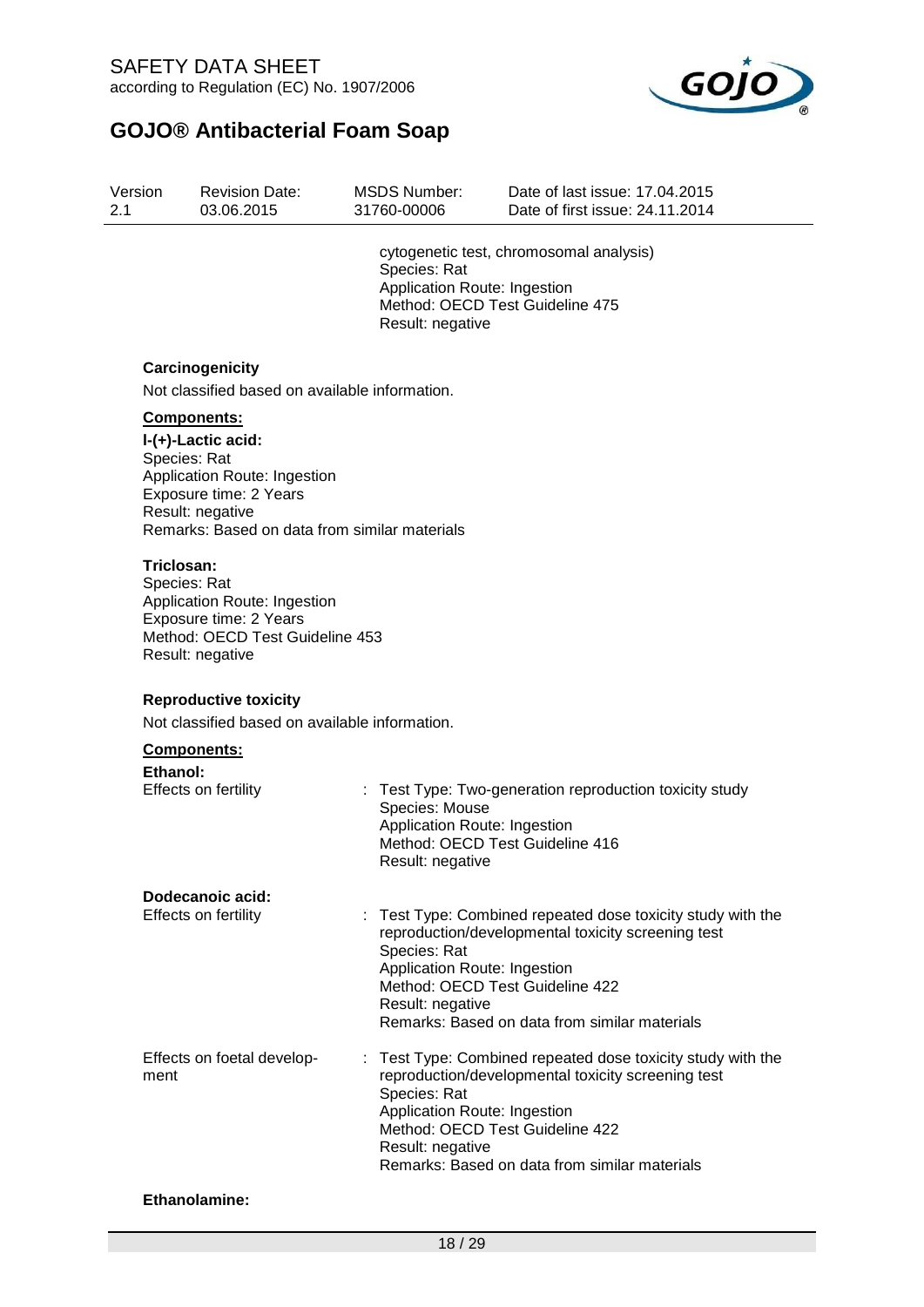

| Version<br>2.1       | <b>Revision Date:</b><br>03.06.2015 | MSDS Number:<br>31760-00006                                                                           | Date of last issue: 17.04.2015<br>Date of first issue: 24.11.2014                                                             |  |  |  |  |  |
|----------------------|-------------------------------------|-------------------------------------------------------------------------------------------------------|-------------------------------------------------------------------------------------------------------------------------------|--|--|--|--|--|
| Effects on fertility |                                     | Species: Rat                                                                                          | : Test Type: Two-generation reproduction toxicity study<br>Application Route: Ingestion<br>Result: negative                   |  |  |  |  |  |
| ment                 | Effects on foetal develop-          | Species: Rat                                                                                          | : Test Type: Embryo-foetal development<br>Application Route: Ingestion<br>Method: OECD Test Guideline 414<br>Result: negative |  |  |  |  |  |
| Triclosan:           |                                     |                                                                                                       |                                                                                                                               |  |  |  |  |  |
|                      | Effects on fertility                | : Test Type: Two-generation study<br>Species: Rat<br>Application Route: Ingestion<br>Result: negative |                                                                                                                               |  |  |  |  |  |
| ment                 | Effects on foetal develop-          | Species: Rabbit<br>Application Route: Ingestion<br>Result: negative                                   | : Test Type: Embryo-foetal development                                                                                        |  |  |  |  |  |
|                      |                                     | Species: Rat<br>Application Route: Ingestion<br>Result: negative                                      | Test Type: Embryo-foetal development                                                                                          |  |  |  |  |  |

### **STOT - single exposure**

Not classified based on available information.

### **Components:**

#### **Ethanolamine:**

Assessment: May cause respiratory irritation.

### **l-(+)-Lactic acid:**

Assessment: May cause respiratory irritation.

### **STOT - repeated exposure**

Not classified based on available information.

### **Components:**

### **Ethanolamine:**

Exposure routes: inhalation (dust/mist/fume) Assessment: No significant health effects observed in animals at concentrations of 0.2 mg/l/6h/d or less.

#### **Repeated dose toxicity**

### **Components:**

**Ethanol:** Species: Rat NOAEL: 2,400 mg/kg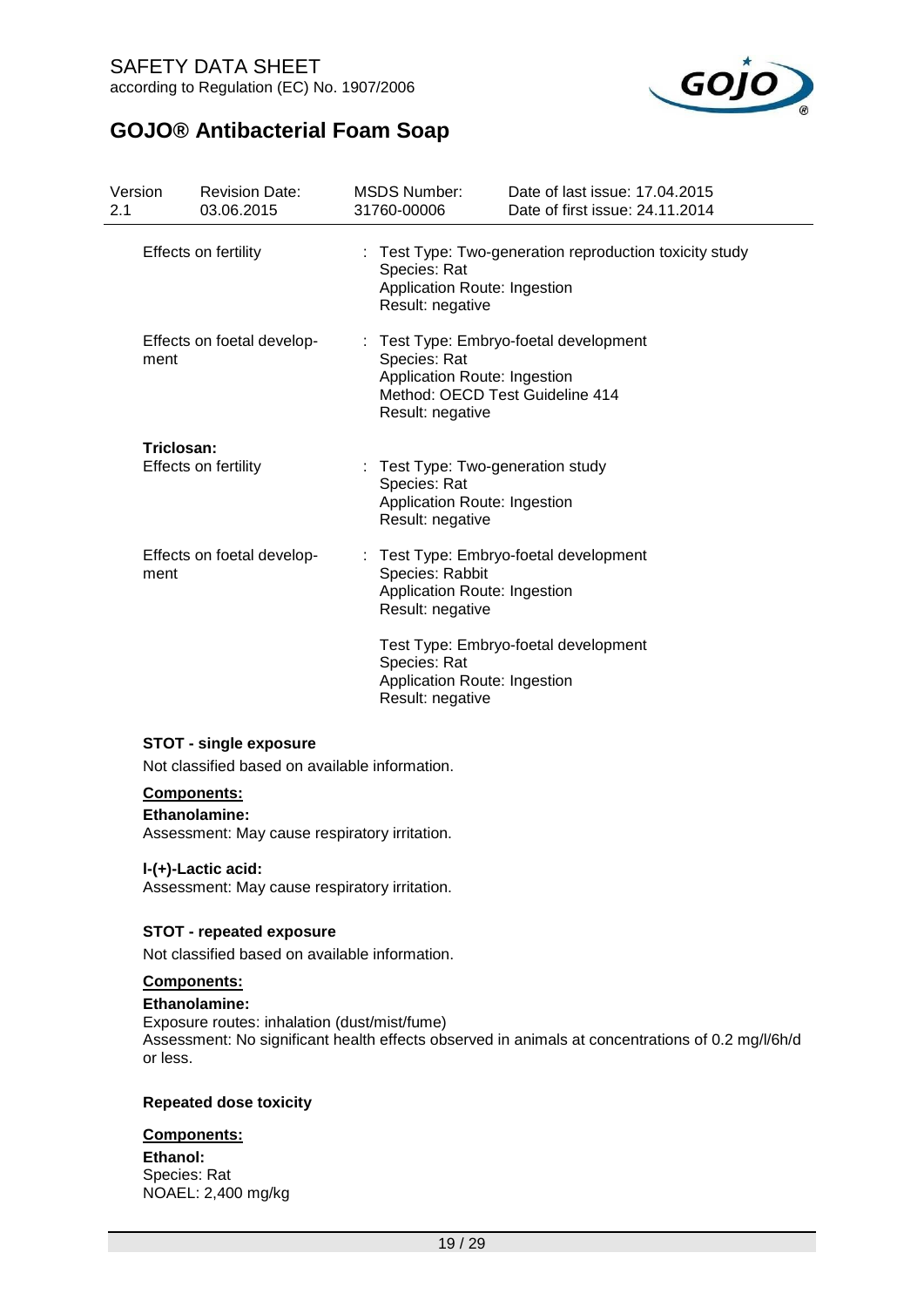

| Version | <b>Revision Date:</b> | MSDS Number: | Date of last issue: 17,04,2015  |
|---------|-----------------------|--------------|---------------------------------|
| 2.1     | 03.06.2015            | 31760-00006  | Date of first issue: 24.11.2014 |

Application Route: Ingestion Exposure time: 2 y

#### **Dodecanoic acid:**

Species: Rat NOAEL: 10,000 mg/kg Application Route: Ingestion Exposure time: 18 w

### **Ethanolamine:**

Species: Rat NOAEL: 150 mg/m3 Application Route: inhalation (dust/mist/fume) Exposure time: 28 d

#### **Imidazolium compounds, 1-[2-(carboxymethoxy)ethyl]-1-(carboxymethyl)-4,5-dihydro-2 norcoco alkyl, hydroxides, sodium salts:**

Species: Rat, female NOAEL: 250 mg/kg LOAEL: 500 mg/kg Application Route: Ingestion Exposure time: 28 d Remarks: Based on data from similar materials

### **l-(+)-Lactic acid:**

Species: Rat NOAEL: >= 886 mg/kg Application Route: Skin contact Exposure time: 13 w

### **Triclosan:**

Species: Rat NOAEL: 33 mg/kg LOAEL: 107 mg/kg Application Route: Ingestion Exposure time: 2 y

Species: Rat NOAEL: >= 80 mg/kg Application Route: Skin contact Exposure time: 90 d

### **Aspiration toxicity**

Not classified based on available information.

### **SECTION 12: Ecological information**

### **12.1 Toxicity**

# **Components:**

**Ethanol:**

Toxicity to fish : LC50 (Pimephales promelas (fathead minnow)): > 1,000 mg/l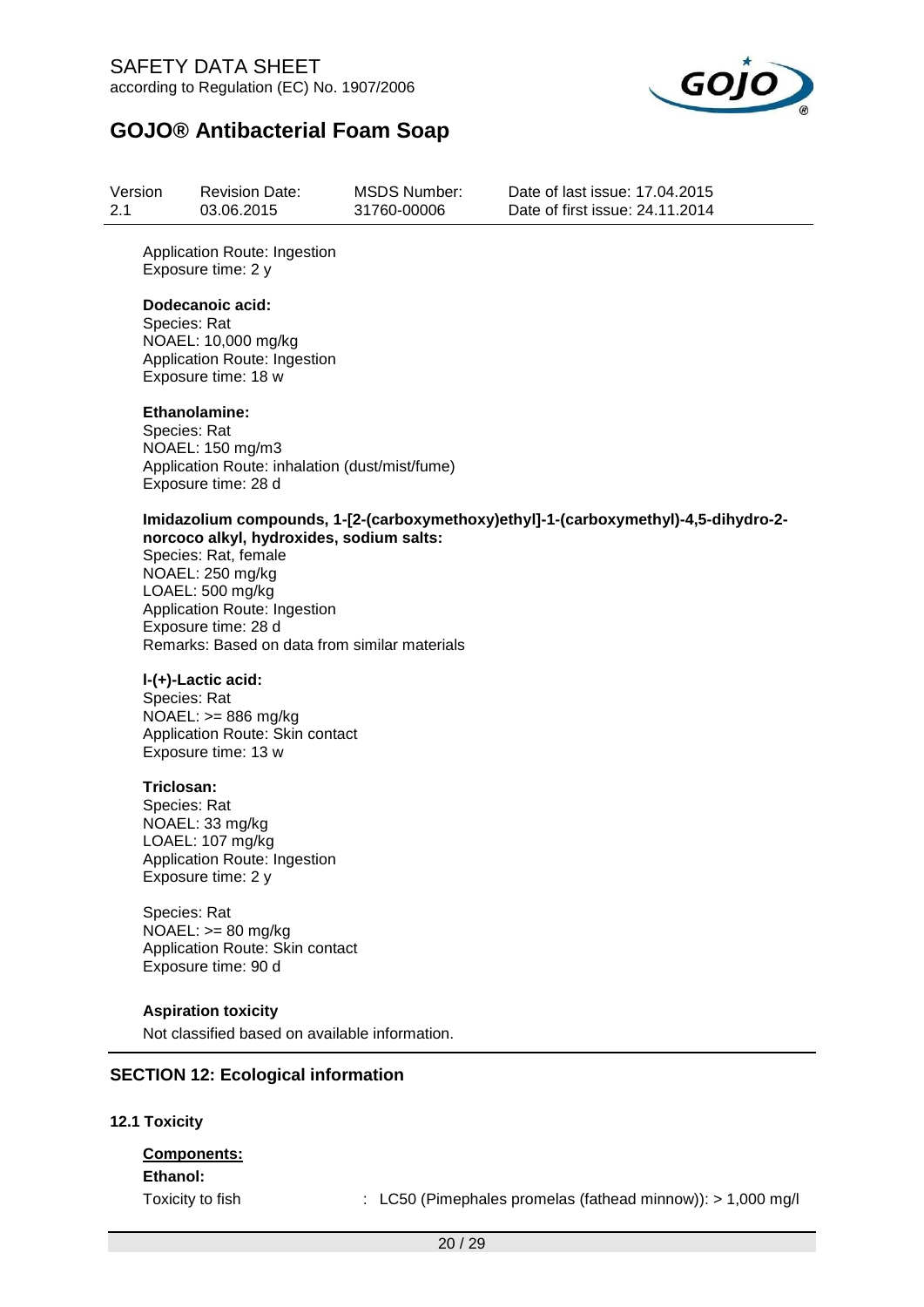

| Version<br>2.1 |                  | <b>Revision Date:</b><br>03.06.2015                            |   | <b>MSDS Number:</b><br>31760-00006                                          | Date of last issue: 17.04.2015<br>Date of first issue: 24.11.2014                                               |
|----------------|------------------|----------------------------------------------------------------|---|-----------------------------------------------------------------------------|-----------------------------------------------------------------------------------------------------------------|
|                |                  |                                                                |   | Exposure time: 96 h                                                         |                                                                                                                 |
|                |                  | Toxicity to daphnia and other<br>aquatic invertebrates         |   | Exposure time: 48 h                                                         | : EC50 (Daphnia magna (Water flea)): > 1,000 mg/l                                                               |
|                |                  | Toxicity to algae                                              |   | Exposure time: 72 h<br>Method: OECD Test Guideline 201                      | : EC50 (Chlorella vulgaris (Fresh water algae)): 275 mg/l                                                       |
|                |                  | Toxicity to bacteria                                           |   | Exposure time: 0.25 h                                                       | : EC50 (Photobacterium phosphoreum): 32.1 mg/l                                                                  |
|                | ic toxicity)     | Toxicity to daphnia and other<br>aquatic invertebrates (Chron- |   | : NOEC: $9.6 \text{ mg/l}$<br>Exposure time: 9 d                            | Species: Daphnia magna (Water flea)                                                                             |
|                |                  | Dodecanoic acid:                                               |   |                                                                             |                                                                                                                 |
|                | Toxicity to fish |                                                                |   | Exposure time: 96 h<br>Method: OECD Test Guideline 203                      | : LC50 (Oryzias latipes (Japanese medaka)): 5 mg/l                                                              |
|                |                  | Toxicity to daphnia and other<br>aquatic invertebrates         |   | Exposure time: 48 h<br>Method: OECD Test Guideline 202                      | : EC50 (Daphnia magna (Water flea)): 3.6 mg/l                                                                   |
|                |                  | Toxicity to algae                                              |   | Exposure time: 72 h<br>Method: OECD Test Guideline 201                      | : EC50 (Selenastrum capricornutum (green algae)): > 7.6 mg/l<br>Remarks: No toxicity at the limit of solubility |
|                |                  |                                                                |   | Exposure time: 72 h<br>Method: OECD Test Guideline 201                      | NOEC (Selenastrum capricornutum (green algae)): > 7.6 mg/l<br>Remarks: No toxicity at the limit of solubility   |
|                |                  | Toxicity to bacteria                                           |   | Exposure time: 30 min<br>Method: OECD Test Guideline 209                    | : EC10 (Pseudomonas putida): $> 1,000$ mg/l                                                                     |
|                | icity)           | Toxicity to fish (Chronic tox-                                 | ÷ | NOEC: 2 mg/l<br>Exposure time: 28 d<br>Species: Danio rerio (zebra fish)    | Remarks: Based on data from similar materials                                                                   |
|                | ic toxicity)     | Toxicity to daphnia and other<br>aquatic invertebrates (Chron- |   | : NOEC: 0.47 mg/l<br>Exposure time: 21 d<br>Method: OECD Test Guideline 211 | Species: Daphnia magna (Water flea)                                                                             |
|                |                  | <b>Ethanolamine:</b>                                           |   |                                                                             |                                                                                                                 |
|                | Toxicity to fish |                                                                |   | Exposure time: 96 h                                                         | : LC50 (Cyprinus carpio (Carp)): 349 mg/l                                                                       |
|                |                  | Toxicity to daphnia and other                                  | ÷ |                                                                             | EC50 (Daphnia magna (Water flea)): 65 mg/l                                                                      |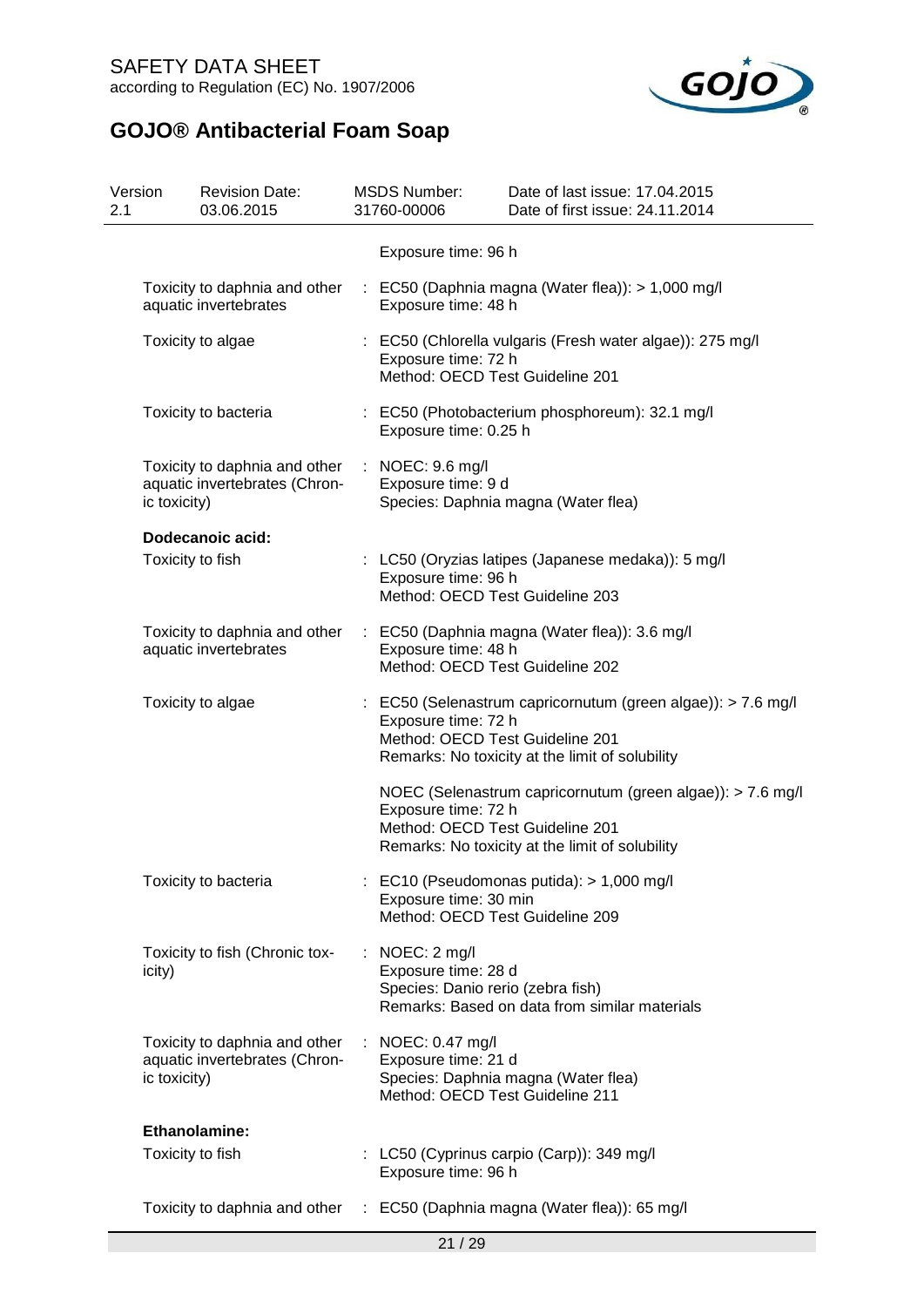

| Version<br>2.1 | <b>Revision Date:</b><br>03.06.2015                                            | <b>MSDS Number:</b><br>31760-00006                           | Date of last issue: 17.04.2015<br>Date of first issue: 24.11.2014                                                                                                                                                      |  |  |  |  |
|----------------|--------------------------------------------------------------------------------|--------------------------------------------------------------|------------------------------------------------------------------------------------------------------------------------------------------------------------------------------------------------------------------------|--|--|--|--|
|                | aquatic invertebrates                                                          | Exposure time: 48 h                                          |                                                                                                                                                                                                                        |  |  |  |  |
|                | Toxicity to algae                                                              | Exposure time: 72 h                                          | : ErC50 (Selenastrum capricornutum (green algae)): 2.8 mg/l                                                                                                                                                            |  |  |  |  |
|                |                                                                                | mg/l<br>Exposure time: 72 h                                  | NOEC (Scenedesmus capricornutum (fresh water algae)): 1                                                                                                                                                                |  |  |  |  |
|                | Toxicity to bacteria                                                           | : EC50 (Pseudomonas putida): 110 mg/l<br>Exposure time: 17 h |                                                                                                                                                                                                                        |  |  |  |  |
| icity)         | Toxicity to fish (Chronic tox-                                                 | : NOEC: 1.24 mg/l<br>Exposure time: 41 d                     | Species: Oryzias latipes (Orange-red killifish)                                                                                                                                                                        |  |  |  |  |
|                | Toxicity to daphnia and other<br>aquatic invertebrates (Chron-<br>ic toxicity) | : NOEC: 0.85 mg/l<br>Exposure time: 21 d                     | Species: Daphnia magna (Water flea)                                                                                                                                                                                    |  |  |  |  |
|                | norcoco alkyl, hydroxides, sodium salts:                                       |                                                              | Imidazolium compounds, 1-[2-(carboxymethoxy)ethyl]-1-(carboxymethyl)-4,5-dihydro-2-                                                                                                                                    |  |  |  |  |
|                | Toxicity to fish                                                               | Exposure time: 96 h<br>Method: OECD Test Guideline 203       | : LC50 (Oncorhynchus mykiss (rainbow trout)): 4.2 mg/l<br>Remarks: Based on data from similar materials                                                                                                                |  |  |  |  |
|                | Toxicity to daphnia and other<br>aquatic invertebrates                         | Exposure time: 48 h<br>Method: OECD Test Guideline 202       | : EC50 (Daphnia magna (Water flea)): 17.9 mg/l<br>Remarks: Based on data from similar materials                                                                                                                        |  |  |  |  |
|                | Toxicity to algae                                                              | mg/l<br>Exposure time: 72 h<br>mg/l<br>Exposure time: 72 h   | NOEC (Pseudokirchneriella subcapitata (green algae)): 3.2<br>Method: Directive 67/548/EEC, Annex V, C.3.<br>Remarks: Based on data from similar materials<br>ErC50 (Pseudokirchneriella subcapitata (green algae)): 10 |  |  |  |  |
|                |                                                                                |                                                              | Method: Directive 67/548/EEC, Annex V, C.3.<br>Remarks: Based on data from similar materials                                                                                                                           |  |  |  |  |
|                | I-(+)-Lactic acid:                                                             |                                                              |                                                                                                                                                                                                                        |  |  |  |  |
|                | Toxicity to fish                                                               | Exposure time: 96 h                                          | : LC50 (Oncorhynchus mykiss (rainbow trout)): 130 mg/l                                                                                                                                                                 |  |  |  |  |
|                | Toxicity to daphnia and other<br>aquatic invertebrates                         | Exposure time: 48 h<br>Method: OECD Test Guideline 202       | : EC50 (Daphnia magna (Water flea)): 250 mg/l                                                                                                                                                                          |  |  |  |  |
|                | Toxicity to algae                                                              | g/l                                                          | : NOEC (Selenastrum capricornutum (fresh water algae)): 1.9                                                                                                                                                            |  |  |  |  |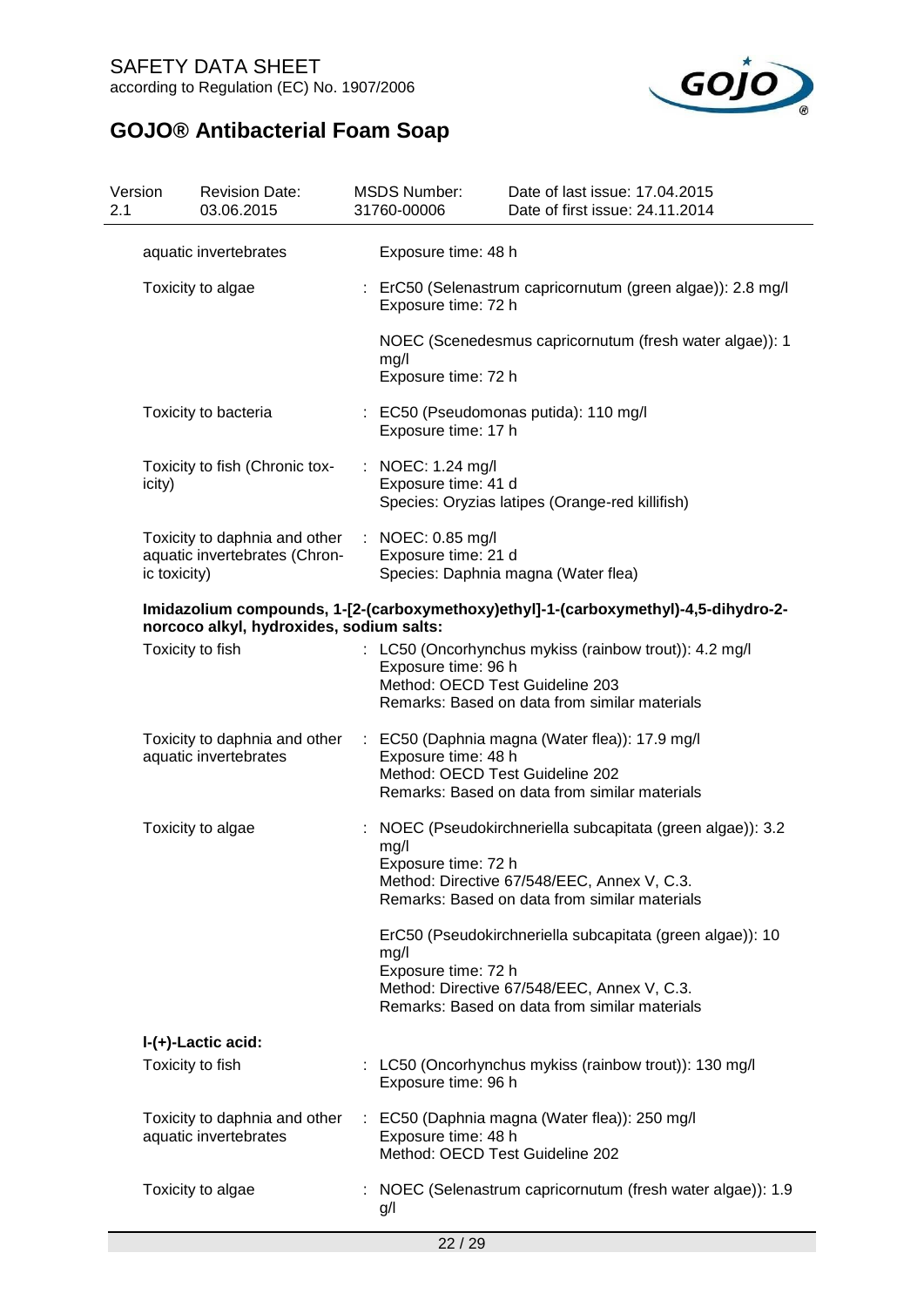

| Version<br>2.1 |              | <b>Revision Date:</b><br>03.06.2015                            | <b>MSDS Number:</b><br>31760-00006                                             | Date of last issue: 17.04.2015<br>Date of first issue: 24.11.2014                                |
|----------------|--------------|----------------------------------------------------------------|--------------------------------------------------------------------------------|--------------------------------------------------------------------------------------------------|
|                |              |                                                                | Exposure time: 72 h<br>Method: OECD Test Guideline 201                         |                                                                                                  |
|                |              |                                                                | Exposure time: 72 h<br>Method: OECD Test Guideline 201                         | EC50 (Selenastrum capricornutum (fresh water algae)): 3.5 g/l                                    |
|                |              | Toxicity to bacteria                                           | : EC50 : > 100 mg/l<br>Exposure time: 3 h<br>Method: OECD Test Guideline 209   |                                                                                                  |
|                | Triclosan:   |                                                                |                                                                                |                                                                                                  |
|                |              | Toxicity to fish                                               | Exposure time: 96 h                                                            | : LC50 (Brachydanio rerio (zebrafish)): 0.54 mg/l<br>Method: Directive 67/548/EEC, Annex V, C.1. |
|                |              | Toxicity to daphnia and other<br>aquatic invertebrates         | Exposure time: 48 h<br>Method: OECD Test Guideline 202                         | : EC50 (Daphnia magna (Water flea)): 0.191 mg/l                                                  |
|                |              | Toxicity to algae                                              | Exposure time: 96 h                                                            | : NOEC (Desmodesmus subspicatus (green algae)): 0.69 µg/l                                        |
|                |              |                                                                | Exposure time: 96 h                                                            | EC50 (Desmodesmus subspicatus (green algae)): 1.61 µg/l                                          |
|                | icity)       | M-Factor (Acute aquatic tox-                                   | : 100                                                                          |                                                                                                  |
|                |              | Toxicity to bacteria                                           | : EC50 : 11 mg/l<br>Exposure time: 3 h<br>Method: OECD Test Guideline 209      |                                                                                                  |
|                | icity)       | Toxicity to fish (Chronic tox-                                 | : NOEC: 0.034 mg/l<br>Exposure time: 96 d                                      | Species: Oncorhynchus mykiss (rainbow trout)                                                     |
|                | ic toxicity) | Toxicity to daphnia and other<br>aquatic invertebrates (Chron- | : NOEC: 0.026 mg/l<br>Exposure time: 21 d                                      | Species: Daphnia magna (Water flea)                                                              |
|                | toxicity)    | M-Factor (Chronic aquatic                                      | : 100                                                                          |                                                                                                  |
|                |              | 12.2 Persistence and degradability                             |                                                                                |                                                                                                  |
|                |              | Components:                                                    |                                                                                |                                                                                                  |
|                | Ethanol:     | Biodegradability                                               | : Result: Readily biodegradable<br>Biodegradation: 84 %<br>Exposure time: 20 d |                                                                                                  |
|                |              | Dodecanoic acid:                                               |                                                                                |                                                                                                  |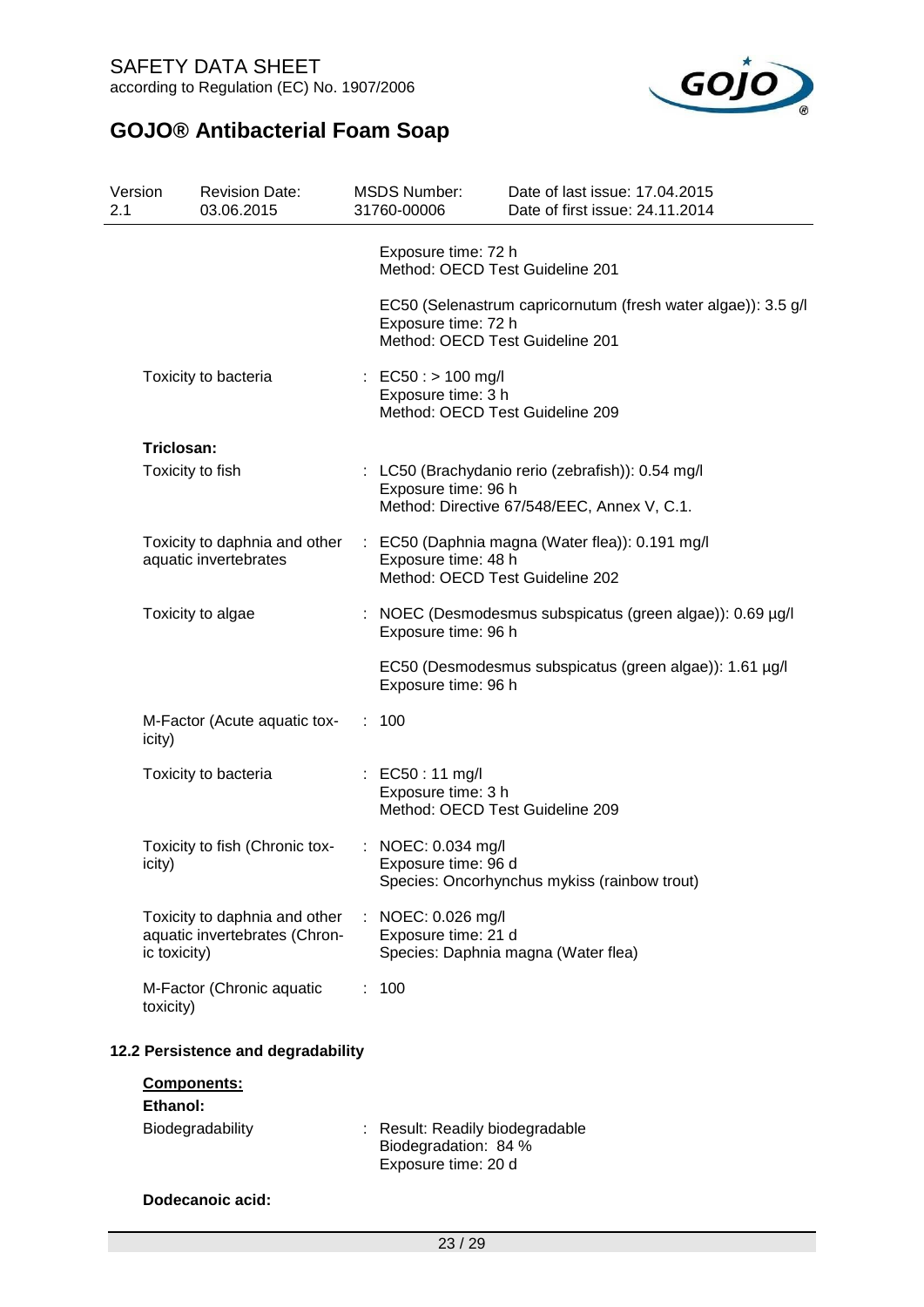

| Version<br>2.1                                                     |                                                                                                                                 | <b>Revision Date:</b><br>03.06.2015        |                                                                                                                    | <b>MSDS Number:</b><br>31760-00006                                                                                                                                                                                                                                  | Date of last issue: 17.04.2015<br>Date of first issue: 24.11.2014                         |  |  |  |  |
|--------------------------------------------------------------------|---------------------------------------------------------------------------------------------------------------------------------|--------------------------------------------|--------------------------------------------------------------------------------------------------------------------|---------------------------------------------------------------------------------------------------------------------------------------------------------------------------------------------------------------------------------------------------------------------|-------------------------------------------------------------------------------------------|--|--|--|--|
| Biodegradability                                                   |                                                                                                                                 |                                            | : Result: Readily biodegradable<br>Biodegradation: 86 %<br>Exposure time: 30 d<br>Method: OECD Test Guideline 301D |                                                                                                                                                                                                                                                                     |                                                                                           |  |  |  |  |
| Ethanolamine:                                                      |                                                                                                                                 |                                            |                                                                                                                    |                                                                                                                                                                                                                                                                     |                                                                                           |  |  |  |  |
|                                                                    |                                                                                                                                 | Biodegradability                           |                                                                                                                    | : Result: Readily biodegradable<br>Biodegradation: $> 90 %$<br>Exposure time: 21 d                                                                                                                                                                                  |                                                                                           |  |  |  |  |
|                                                                    | Imidazolium compounds, 1-[2-(carboxymethoxy)ethyl]-1-(carboxymethyl)-4,5-dihydro-2-<br>norcoco alkyl, hydroxides, sodium salts: |                                            |                                                                                                                    |                                                                                                                                                                                                                                                                     |                                                                                           |  |  |  |  |
|                                                                    |                                                                                                                                 | Biodegradability                           |                                                                                                                    | : Result: Readily biodegradable<br>Biodegradation: 79 %<br>Exposure time: 28 d                                                                                                                                                                                      | Method: OECD Test Guideline 301F<br>Remarks: Based on data from similar materials         |  |  |  |  |
|                                                                    |                                                                                                                                 | I-(+)-Lactic acid:                         |                                                                                                                    |                                                                                                                                                                                                                                                                     |                                                                                           |  |  |  |  |
|                                                                    | Biodegradability                                                                                                                |                                            | : Result: Not readily biodegradable.<br>Biodegradation: 67 %<br>Exposure time: 20 d                                |                                                                                                                                                                                                                                                                     |                                                                                           |  |  |  |  |
|                                                                    | Triclosan:                                                                                                                      |                                            |                                                                                                                    |                                                                                                                                                                                                                                                                     |                                                                                           |  |  |  |  |
|                                                                    |                                                                                                                                 | Biodegradability                           |                                                                                                                    | Result: Not readily biodegradable.<br>Biodegradation: 18 - 37 %<br>Exposure time: 28 d<br>Result: Inherently biodegradable.<br>Biodegradation: 99.4 %<br>Exposure time: 14 d<br>Result: Not readily biodegradable.<br>Biodegradation: 18.6 %<br>Exposure time: 28 d | Method: OECD Test Guideline 301B<br>Method: OECD Test Guideline 302B                      |  |  |  |  |
| Method: OECD Test Guideline 301B<br>12.3 Bioaccumulative potential |                                                                                                                                 |                                            |                                                                                                                    |                                                                                                                                                                                                                                                                     |                                                                                           |  |  |  |  |
|                                                                    | Components:                                                                                                                     |                                            |                                                                                                                    |                                                                                                                                                                                                                                                                     |                                                                                           |  |  |  |  |
|                                                                    | Ethanol:<br>octanol/water                                                                                                       | Partition coefficient: n-                  |                                                                                                                    | log Pow: -0.35                                                                                                                                                                                                                                                      |                                                                                           |  |  |  |  |
|                                                                    |                                                                                                                                 | Dodecanoic acid:<br><b>Bioaccumulation</b> |                                                                                                                    | : Species: Fish                                                                                                                                                                                                                                                     | Bioconcentration factor (BCF): 234 - 288<br>Remarks: Based on data from similar materials |  |  |  |  |
|                                                                    | octanol/water                                                                                                                   | Partition coefficient: n-                  |                                                                                                                    | : Pow: $4.6$                                                                                                                                                                                                                                                        |                                                                                           |  |  |  |  |
|                                                                    |                                                                                                                                 |                                            |                                                                                                                    | 24 / 29                                                                                                                                                                                                                                                             |                                                                                           |  |  |  |  |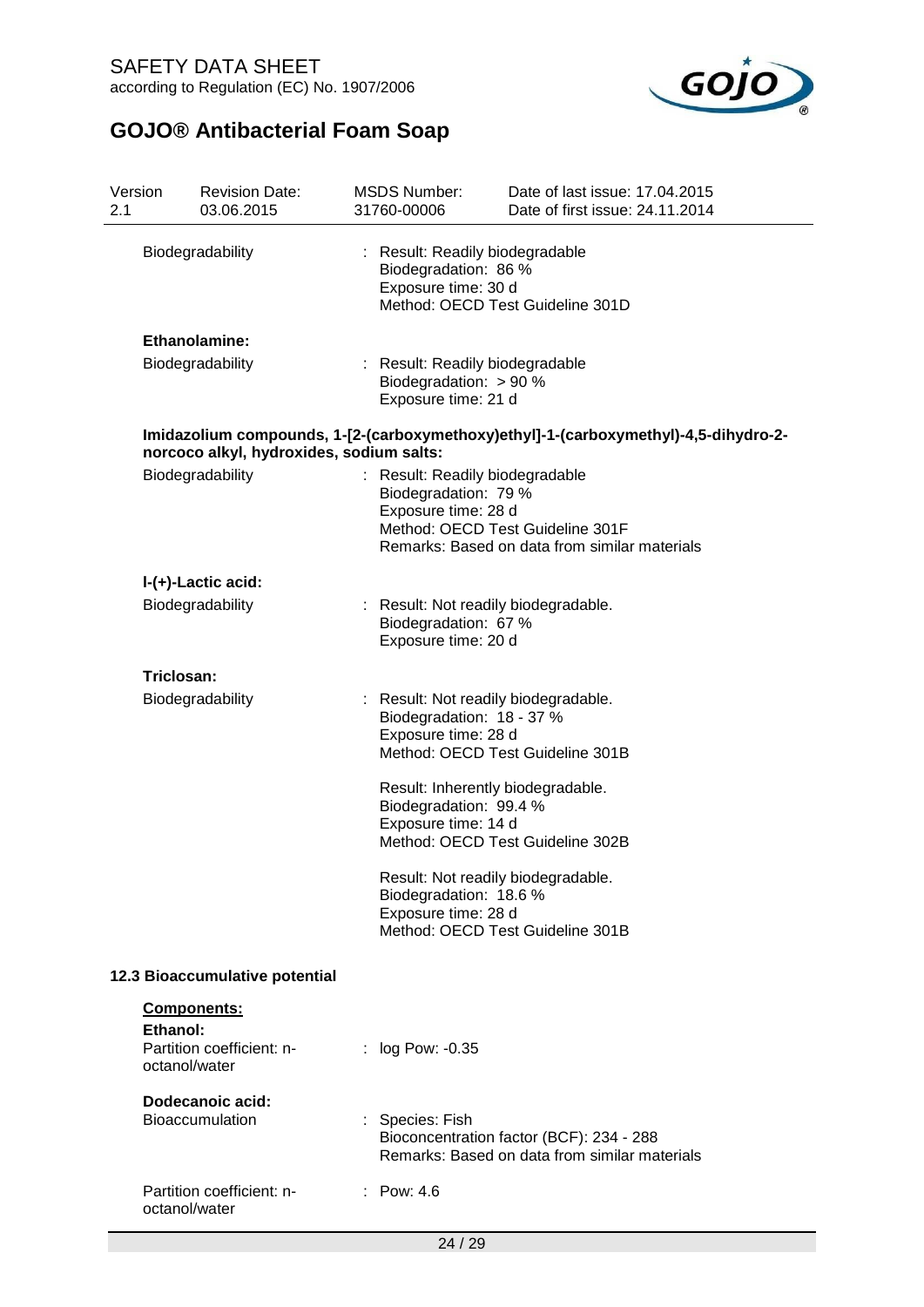

| Version<br>2.1 |                       | <b>Revision Date:</b><br>03.06.2015             | <b>MSDS Number:</b><br>31760-00006 | Date of last issue: 17.04.2015<br>Date of first issue: 24.11.2014                |
|----------------|-----------------------|-------------------------------------------------|------------------------------------|----------------------------------------------------------------------------------|
|                | octanol/water         | Ethanolamine:<br>Partition coefficient: n-      | : log Pow: -1.91                   |                                                                                  |
|                | octanol/water         | I-(+)-Lactic acid:<br>Partition coefficient: n- | $:$ log Pow: -0.6                  |                                                                                  |
|                | Triclosan:            | <b>Bioaccumulation</b>                          | : Species: Zebrafish               | Bioconcentration factor (BCF): 2,532 - 4,157<br>Method: OECD Test Guideline 305C |
|                | octanol/water         | Partition coefficient: n-                       | : $log Pow: 4.8$                   |                                                                                  |
|                | 12.4 Mobility in soil | No data available                               |                                    |                                                                                  |
|                | Not relevant          | 12.5 Results of PBT and vPvB assessment         |                                    |                                                                                  |
|                |                       | 12.6 Other adverse effects<br>No data available |                                    |                                                                                  |

### **SECTION 13: Disposal considerations**

| 13.1 Waste treatment methods |                                                                                                                                                                                                                                                                                     |
|------------------------------|-------------------------------------------------------------------------------------------------------------------------------------------------------------------------------------------------------------------------------------------------------------------------------------|
| Product                      | : Dispose of in accordance with local regulations.<br>According to the European Waste Catalogue, Waste Codes<br>are not product specific, but application specific.<br>Waste codes should be assigned by the user, preferably in<br>discussion with the waste disposal authorities. |
| Contaminated packaging       | : Dispose of as unused product.<br>Empty containers should be taken to an approved waste han-<br>dling site for recycling or disposal.<br>Do not burn, or use a cutting torch on, the empty drum.                                                                                   |

## **SECTION 14: Transport information**

## **14.1 UN number**

| <b>ADN</b>  | : UN 1170   |  |
|-------------|-------------|--|
| <b>ADR</b>  | : UN 1170   |  |
| RID         | : UN 1170   |  |
| <b>IMDG</b> | : UN 1170   |  |
| <b>IATA</b> | $:$ UN 1170 |  |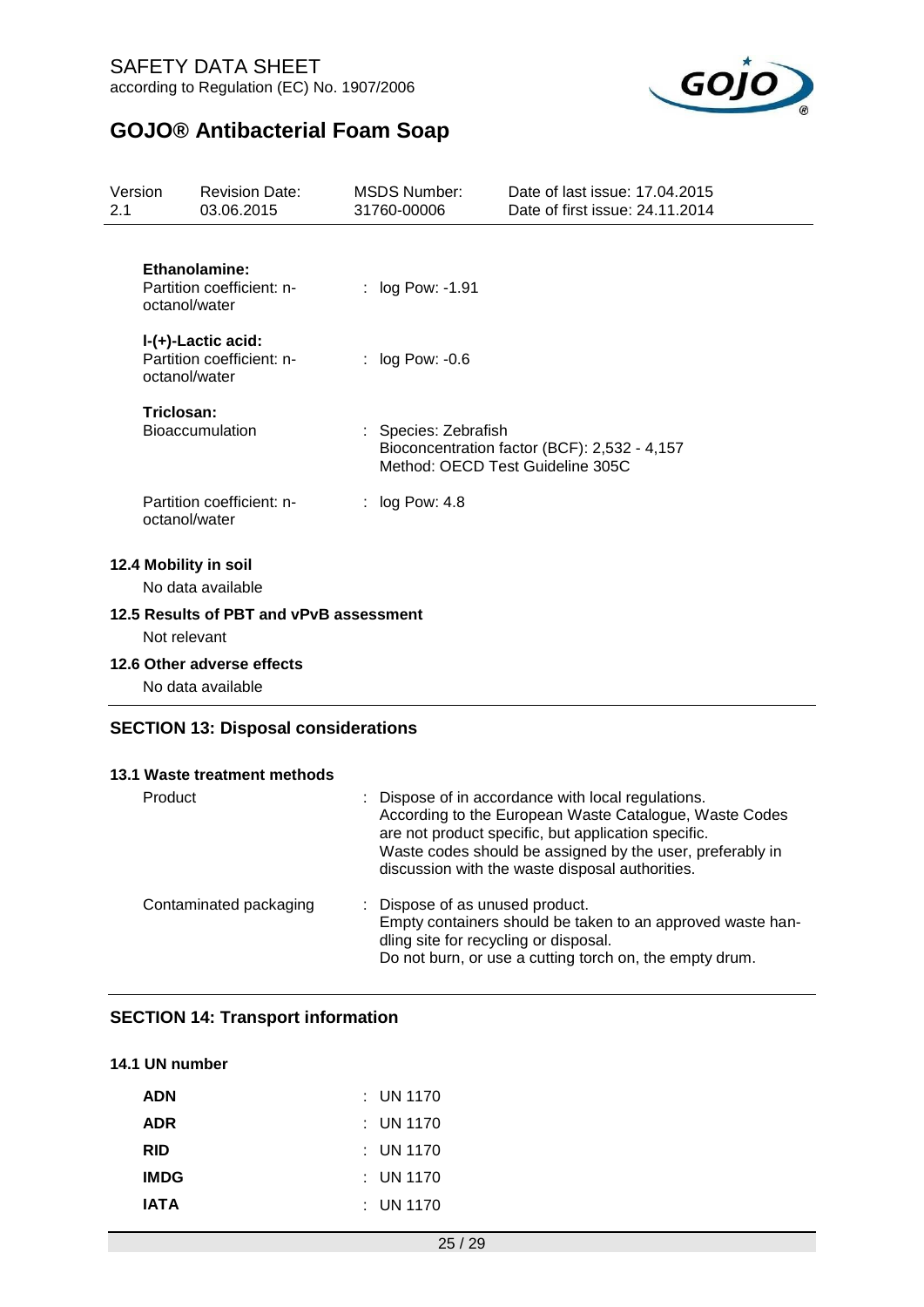

| Version<br>2.1                                        | <b>Revision Date:</b><br>03.06.2015                                                                                                                                                                                                                                                                                                         | <b>MSDS Number:</b><br>31760-00006                                                                                                                                                       | Date of last issue: 17.04.2015<br>Date of first issue: 24.11.2014 |  |  |
|-------------------------------------------------------|---------------------------------------------------------------------------------------------------------------------------------------------------------------------------------------------------------------------------------------------------------------------------------------------------------------------------------------------|------------------------------------------------------------------------------------------------------------------------------------------------------------------------------------------|-------------------------------------------------------------------|--|--|
|                                                       | 14.2 UN proper shipping name                                                                                                                                                                                                                                                                                                                |                                                                                                                                                                                          |                                                                   |  |  |
| <b>ADN</b>                                            |                                                                                                                                                                                                                                                                                                                                             | : ETHYL ALCOHOL SOLUTION                                                                                                                                                                 |                                                                   |  |  |
| <b>ADR</b>                                            |                                                                                                                                                                                                                                                                                                                                             | ETHYL ALCOHOL SOLUTION                                                                                                                                                                   |                                                                   |  |  |
| <b>RID</b>                                            |                                                                                                                                                                                                                                                                                                                                             | : ETHYL ALCOHOL SOLUTION                                                                                                                                                                 |                                                                   |  |  |
| <b>IMDG</b>                                           |                                                                                                                                                                                                                                                                                                                                             | : ETHYL ALCOHOL SOLUTION<br>(Triclosan)                                                                                                                                                  |                                                                   |  |  |
| <b>IATA</b>                                           |                                                                                                                                                                                                                                                                                                                                             | : Ethanol solution                                                                                                                                                                       |                                                                   |  |  |
|                                                       | 14.3 Transport hazard class(es)                                                                                                                                                                                                                                                                                                             |                                                                                                                                                                                          |                                                                   |  |  |
| <b>ADN</b>                                            |                                                                                                                                                                                                                                                                                                                                             | : 3                                                                                                                                                                                      |                                                                   |  |  |
| <b>ADR</b>                                            |                                                                                                                                                                                                                                                                                                                                             | : 3                                                                                                                                                                                      |                                                                   |  |  |
| <b>RID</b>                                            |                                                                                                                                                                                                                                                                                                                                             | : 3                                                                                                                                                                                      |                                                                   |  |  |
| <b>IMDG</b>                                           |                                                                                                                                                                                                                                                                                                                                             | $\therefore$ 3                                                                                                                                                                           |                                                                   |  |  |
| <b>IATA</b>                                           |                                                                                                                                                                                                                                                                                                                                             | $\therefore$ 3                                                                                                                                                                           |                                                                   |  |  |
|                                                       | 14.4 Packing group                                                                                                                                                                                                                                                                                                                          |                                                                                                                                                                                          |                                                                   |  |  |
| <b>ADN</b><br><b>ADR</b><br><b>RID</b><br><b>IMDG</b> | Packing group<br><b>Classification Code</b><br><b>Hazard Identification Number</b><br>Labels<br>Packing group<br><b>Classification Code</b><br>Hazard Identification Number<br>Labels<br>Tunnel restriction code<br>Packing group<br><b>Classification Code</b><br><b>Hazard Identification Number</b><br>Labels<br>Packing group<br>Labels | $:$ $\mathbb{H}$<br>$:$ F1<br>30<br>3<br>$\overline{\phantom{1}}$ $\overline{\phantom{1}}$<br>$E = F1$<br>30<br>3<br>(D/E)<br>: III<br>$:$ F1<br>: 30<br>3<br>- III<br>t<br>$\mathbf{3}$ |                                                                   |  |  |
| <b>IATA</b>                                           | EmS Code<br>Packing instruction (cargo<br>aircraft)<br>Packing instruction (passen-<br>ger aircraft)<br>Packing instruction (LQ)<br>Packing group<br>Labels                                                                                                                                                                                 | $: F-E, S-D$<br>: 366<br>: 355<br>Y344<br>Ш<br>Flammable Liquids                                                                                                                         |                                                                   |  |  |

### **14.5 Environmental hazards**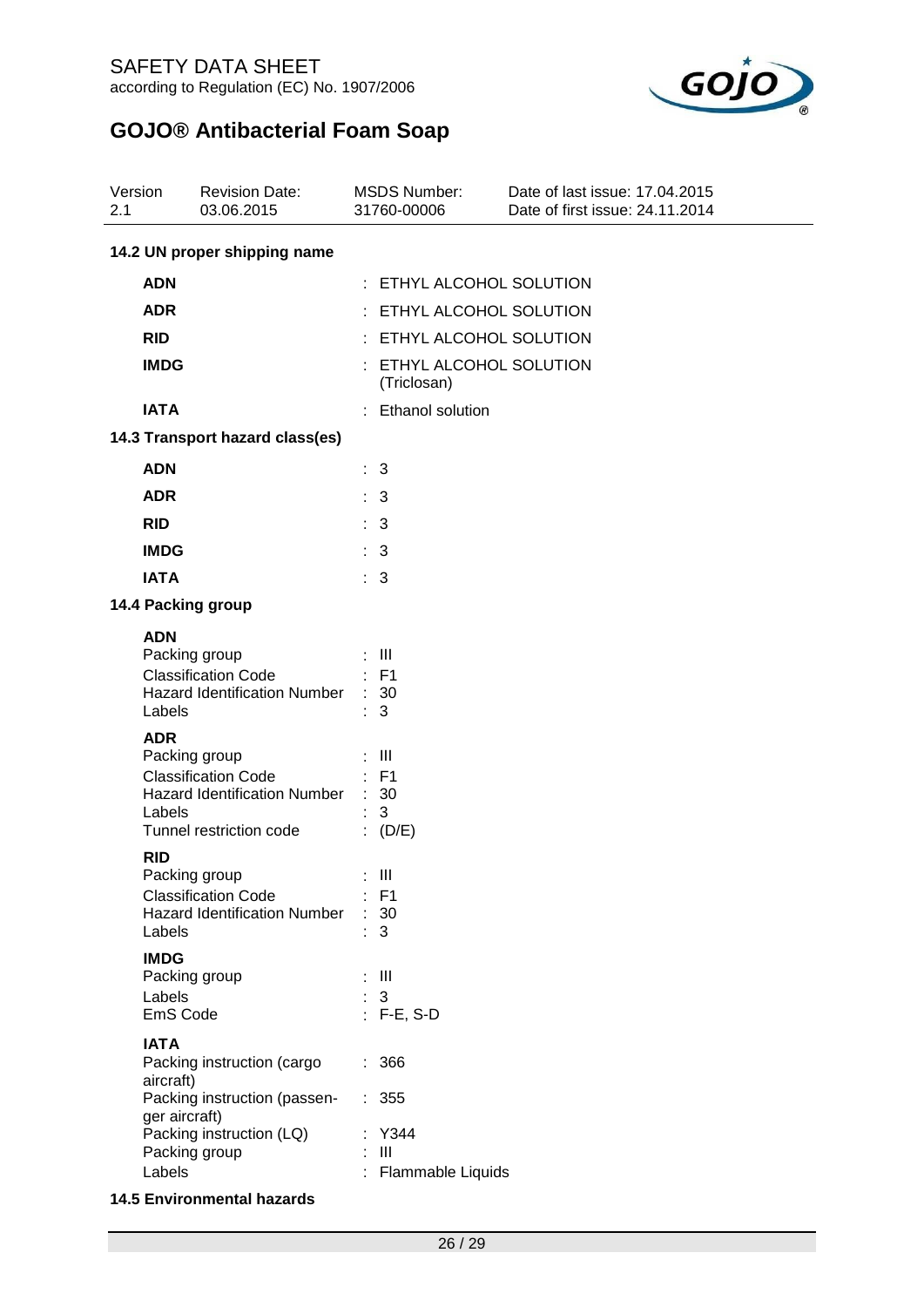

| Version<br>2.1 |                | <b>Revision Date:</b><br>03.06.2015                    | <b>MSDS Number:</b><br>31760-00006 | Date of last issue: 17.04.2015<br>Date of first issue: 24.11.2014                                                          |
|----------------|----------------|--------------------------------------------------------|------------------------------------|----------------------------------------------------------------------------------------------------------------------------|
|                | <b>ADN</b>     |                                                        |                                    |                                                                                                                            |
|                | <b>ADR</b>     | Environmentally hazardous<br>Environmentally hazardous | : yes<br>: yes                     |                                                                                                                            |
|                | <b>RID</b>     | Environmentally hazardous                              | : yes                              |                                                                                                                            |
|                | <b>IMDG</b>    | Marine pollutant                                       | : yes                              |                                                                                                                            |
|                | Not applicable | 14.6 Special precautions for user                      |                                    |                                                                                                                            |
|                | <b>Remarks</b> |                                                        |                                    | 14.7 Transport in bulk according to Annex II of MARPOL 73/78 and the IBC Code<br>: Not applicable for product as supplied. |

## **SECTION 15: Regulatory information**

### **15.1 Safety, health and environmental regulations/legislation specific for the substance or mixture**

| Regulation (EC) No 649/2012 of the European Parlia-<br>ment and the Council concerning the export and import<br>of dangerous chemicals                     |                                                                                                                                                                           | : Not applicable |                  |
|------------------------------------------------------------------------------------------------------------------------------------------------------------|---------------------------------------------------------------------------------------------------------------------------------------------------------------------------|------------------|------------------|
| REACH - Candidate List of Substances of Very High<br>Concern for Authorisation (Article 59).                                                               | : Not applicable                                                                                                                                                          |                  |                  |
| Regulation (EC) No 1005/2009 on substances that de-<br>plete the ozone layer                                                                               |                                                                                                                                                                           | : Not applicable |                  |
| Regulation (EC) No 850/2004 on persistent organic pol-<br>lutants                                                                                          |                                                                                                                                                                           | : Not applicable |                  |
| Seveso II - Directive 2003/105/EC amending Council Directive 96/82/EC on the control of major-                                                             |                                                                                                                                                                           |                  |                  |
| accident hazards involving dangerous substances                                                                                                            |                                                                                                                                                                           | Quantity 1       | Quantity 2       |
| 9a                                                                                                                                                         | Dangerous for the envi-<br>ronment                                                                                                                                        | 100t             | 200 <sub>t</sub> |
| Seveso III: Directive 2012/18/EU of the European Parliament and of the Council on the control of<br>major-accident hazards involving dangerous substances. |                                                                                                                                                                           |                  |                  |
| E <sub>1</sub>                                                                                                                                             | <b>ENVIRONMENTAL</b><br><b>HAZARDS</b>                                                                                                                                    | 100 <sub>t</sub> | 200 <sub>t</sub> |
| P <sub>5</sub> c                                                                                                                                           | <b>FLAMMABLE LIQUIDS</b>                                                                                                                                                  | 5,000t           | 50,000 t         |
| 34                                                                                                                                                         | Petroleum products: (a)<br>gasolines and naphthas,<br>(b) kerosenes (including jet<br>fuels), (c) gas oils (includ-<br>ing diesel fuels, home<br>heating oils and gas oil | $2,500$ t        | 25,000 t         |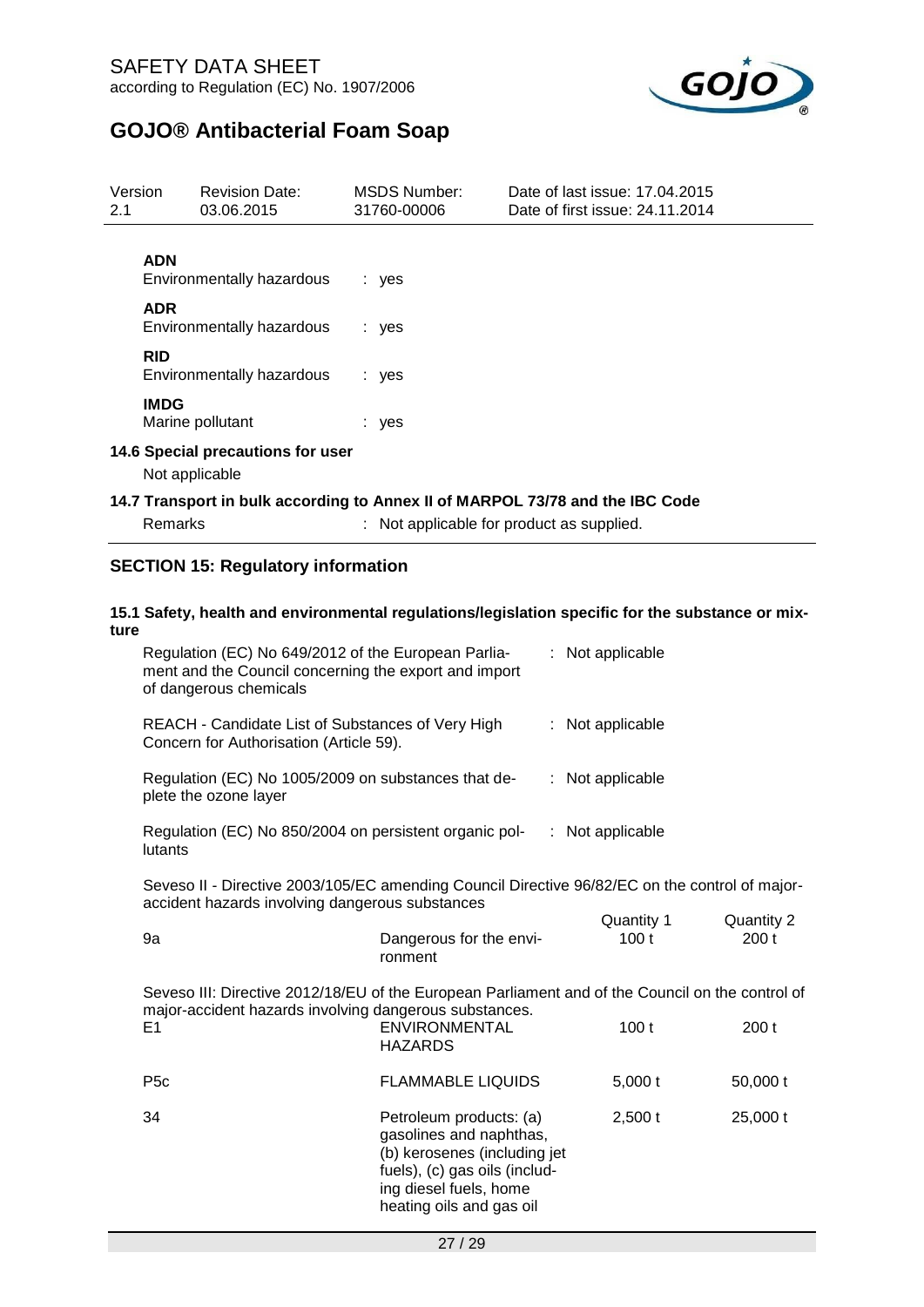

| Version<br>2.1 | <b>Revision Date:</b><br>03.06.2015                                       |  | <b>MSDS Number:</b><br>31760-00006                                                                                                                                                                                                                | Date of last issue: 17,04,2015<br>Date of first issue: 24.11.2014                                                                                                                |  |
|----------------|---------------------------------------------------------------------------|--|---------------------------------------------------------------------------------------------------------------------------------------------------------------------------------------------------------------------------------------------------|----------------------------------------------------------------------------------------------------------------------------------------------------------------------------------|--|
|                |                                                                           |  | blending streams), (d)<br>heavy fuel oils (e) alterna-<br>tive fuels serving the same<br>purposes and with similar<br>properties as regards<br>flammability and environ-<br>mental hazards as the<br>products referred to in<br>points (a) to (d) |                                                                                                                                                                                  |  |
|                | Volatile organic compounds                                                |  |                                                                                                                                                                                                                                                   | $\therefore$ Directive 2010/75/EU of 24 November 2010 on industrial<br>emissions (integrated pollution prevention and control)<br>Volatile organic compounds (VOC) content: 15 % |  |
|                | The components of this product are reported in the following inventories: |  |                                                                                                                                                                                                                                                   |                                                                                                                                                                                  |  |

| AICS | All ingredients listed or exempt. |  |
|------|-----------------------------------|--|
|      |                                   |  |

### **Inventories**

AICS (Australia), DSL (Canada), IECSC (China), REACH (European Union), ENCS (Japan), ISHL (Japan), KECI (Korea), NZIoC (New Zealand), PICCS (Philippines), TCSI (Taiwan), TSCA (USA)

### **15.2 Chemical Safety Assessment**

A Chemical Safety Assessment has not been carried out.

### **SECTION 16: Other information**

| <b>Full text of R-Phrases</b>    |                                                                                                       |
|----------------------------------|-------------------------------------------------------------------------------------------------------|
| R11                              | : Highly flammable.                                                                                   |
| R20/21/22                        | : Harmful by inhalation, in contact with skin and if swallowed.                                       |
| R34                              | : Causes burns.                                                                                       |
| R36                              | Irritating to eyes.                                                                                   |
| R36/38                           | : Irritating to eyes and skin.                                                                        |
| R37/38                           | : Irritating to respiratory system and skin.                                                          |
| R41                              | : Risk of serious damage to eyes.                                                                     |
| R50/53                           | : Very toxic to aquatic organisms, may cause long-term adverse<br>effects in the aquatic environment. |
| R51/53                           | : Toxic to aquatic organisms, may cause long-term adverse<br>effects in the aquatic environment.      |
| <b>Full text of H-Statements</b> |                                                                                                       |
| H <sub>225</sub>                 | : Highly flammable liquid and vapour.                                                                 |
| H302                             | : Harmful if swallowed.                                                                               |
| H312                             | : Harmful in contact with skin.                                                                       |
| H314                             | : Causes severe skin burns and eye damage.                                                            |
| H315                             | : Causes skin irritation.                                                                             |
| H318                             | : Causes serious eye damage.                                                                          |
| H319                             | : Causes serious eye irritation.                                                                      |
| H332                             | $:$ Harmful if inhaled.                                                                               |
| H335                             | : May cause respiratory irritation.                                                                   |